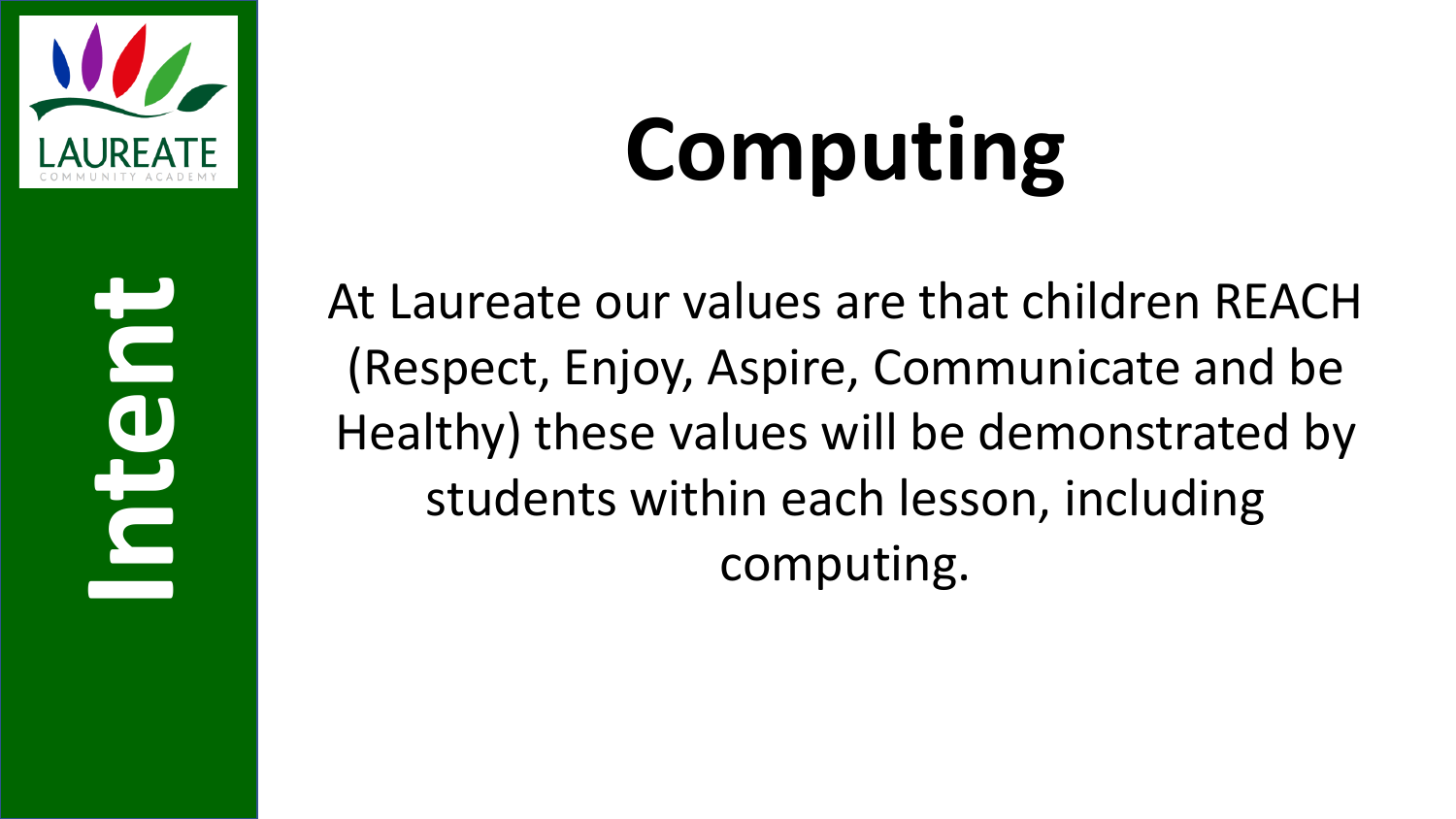

### **Computing**

### **Why is Computing important**?

Through our computing curriculum at Laureate we aim for our pupils to have the knowledge they need to thrive and flourish in the 21st century global community. We want to give them experiences of a world beyond Laureate.

We want the use of technology to support learning across the entire curriculum and to ensure that our curriculum is accessible to every child. Not only do we want them to be digitally literate, competent endusers of technology but through our computer lessons we want them to develop their computational thinking skills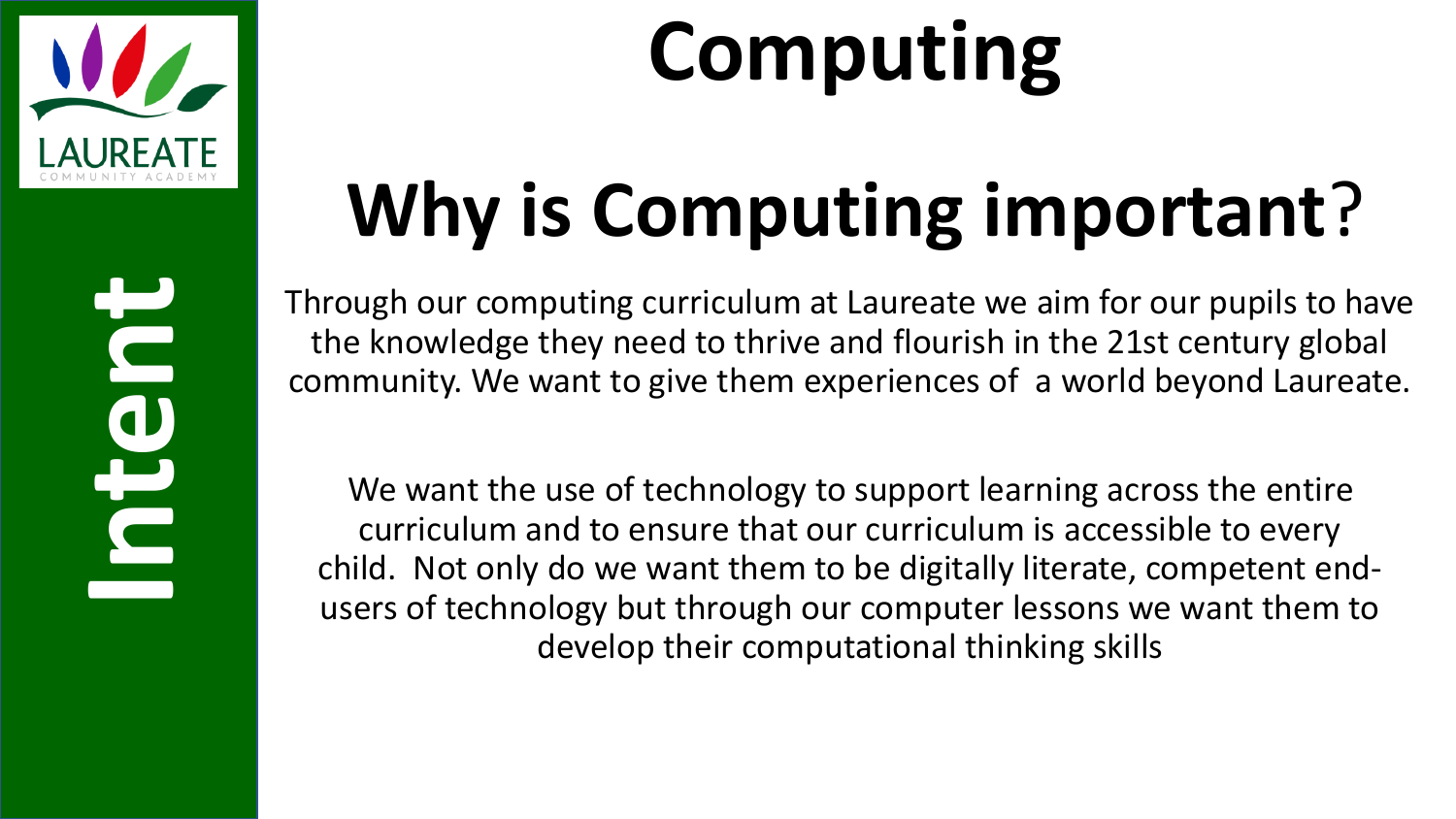

### Computing

#### **Aims of the Computing Curriculum**

#### **Aims of the Computing Curriculum**

The national curriculum for Computing aims to ensure that all pupils:

- Understand and apply the fundamental principles and concepts of computer science, including abstraction, logic, algorithms and data representation
- analyse problems in computational terms, and have repeated practical experience of writing computer programs in order to solve such problems
- evaluate and apply information technology, including new or unfamiliar technologies, analytically to solve problems
- become responsible, competent, confident and creative users of information and communication technology.

Our Computing curriculum allows children to create digital work through a range of hardware and software. There is focus on:

- Computational thinking (abstraction, decomposition, pattern recognition and algorithms)
- E-safety
- Digital literacy
- Computers and hardware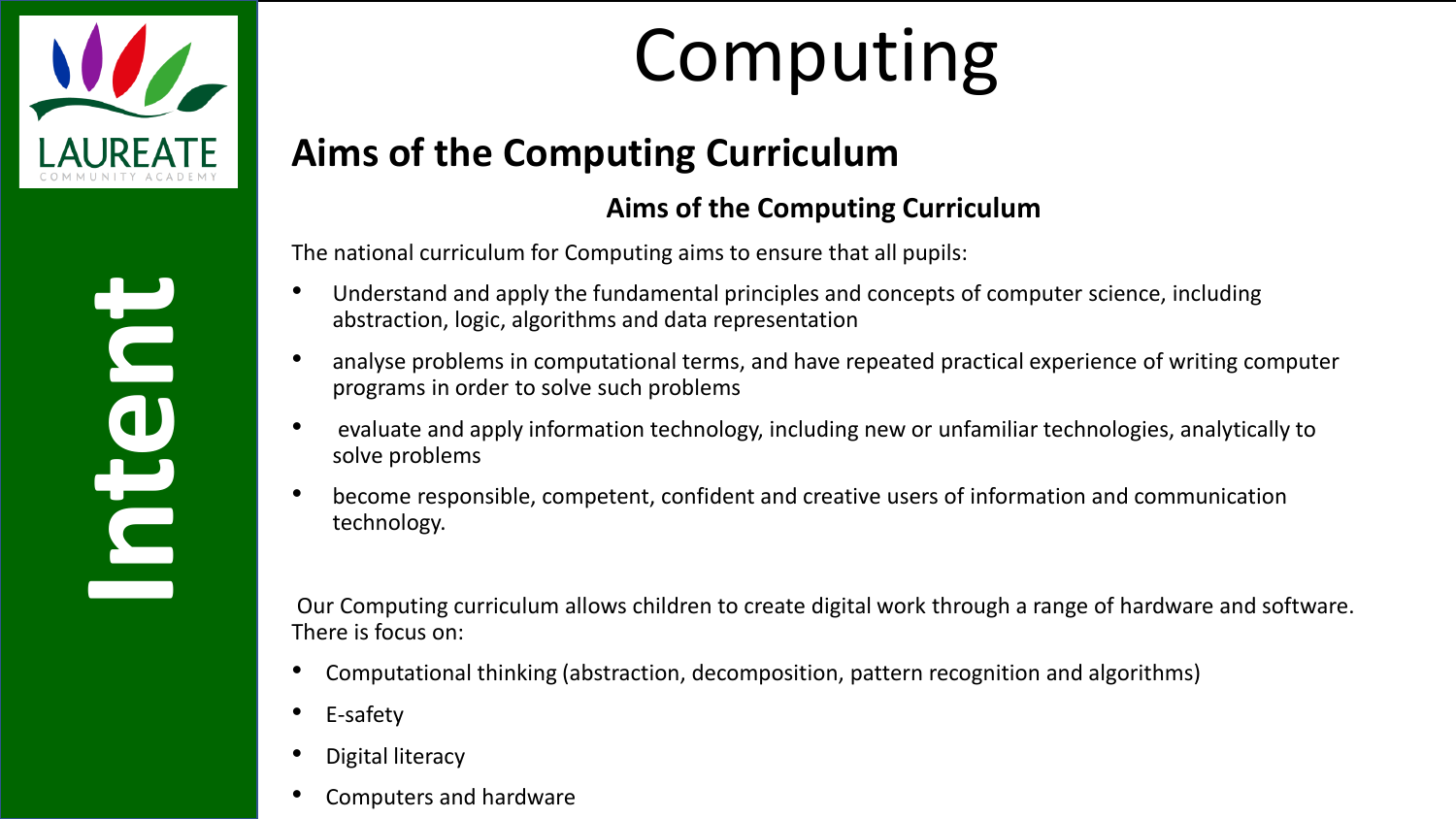

### Computing

At Laureate we use the KeyChain Computing Scheme of Work which is a fully resourced computing scheme that:

- Has units which have been developed by the NCCE. They are updated [regularly and resources can be accessed from the](https://teachcomputing.org/curriculum) Teach Computing website
- Supports our teachers to deliver exciting lessons to pupils
- Saves our teachers valuable planning time
- Helps teachers to develop their subject knowledge
- Will be updated to reflect any changes in the National Curriculum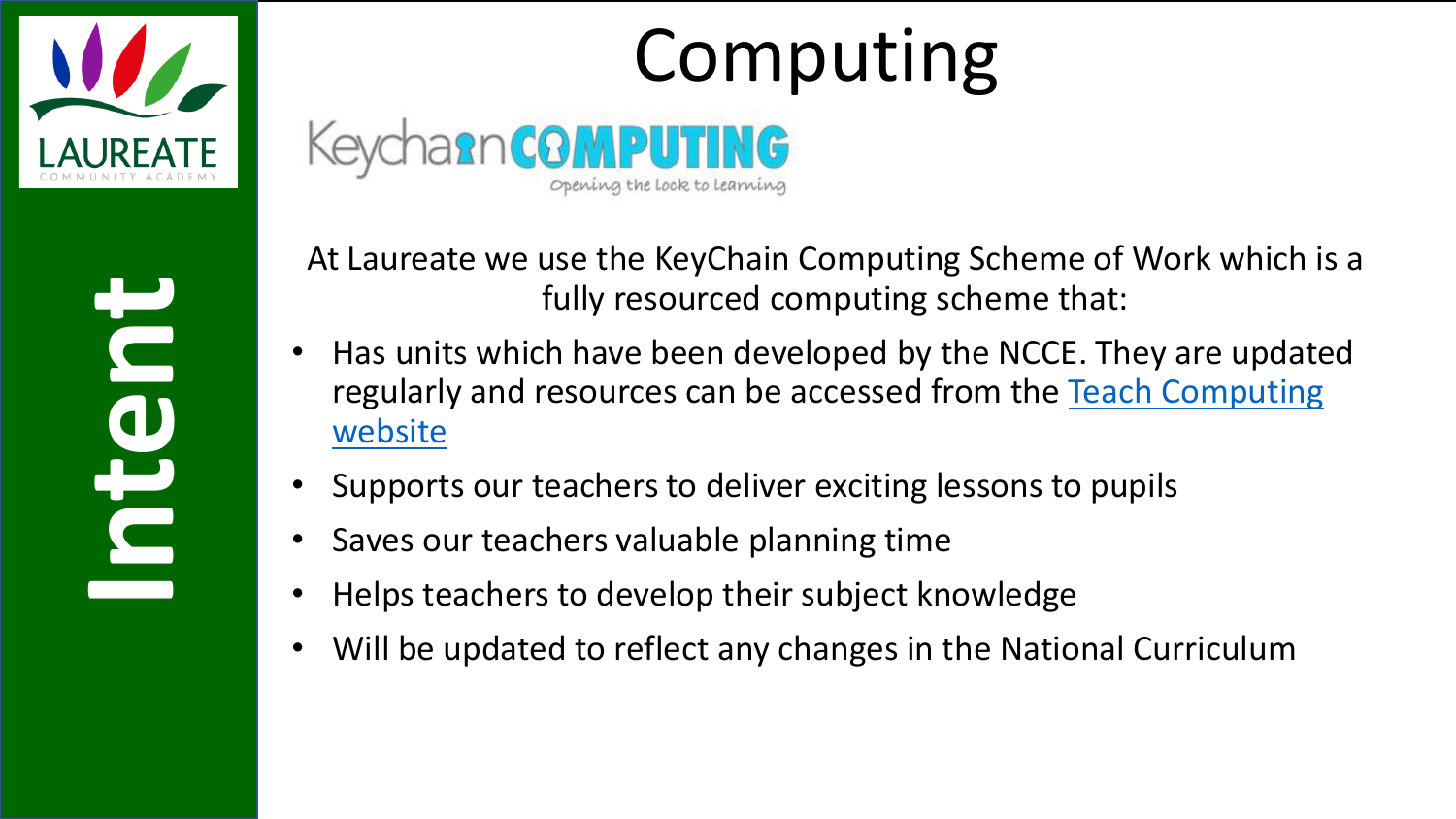

#### **Early Years:**

### Computing

The Early years framework does not explicitly mention Computing, however there are strands of the framework with statements which are prerequisite skills for computing within the national curriculum. This means that the Reception curriculum provides children with the opportunity to use and discover technology they will use in Key Stage One and start their journey to be digital citizens.

| <b>Computing</b>            |                                               |                            |                                                                                                                                             |  |  |
|-----------------------------|-----------------------------------------------|----------------------------|---------------------------------------------------------------------------------------------------------------------------------------------|--|--|
| Three and<br>Four-Year-Olds | Personal, Social and Emotional<br>Development |                            | . Increasingly follow rules, understanding why they are<br>important.                                                                       |  |  |
|                             | <b>Physical Development</b>                   |                            | • Match their developing physical skills to tasks and activities in<br>the setting.                                                         |  |  |
|                             | Understanding the World                       |                            | • Explore how things work.                                                                                                                  |  |  |
| Reception                   | Personal, Social and Emotional<br>Development |                            | . Show resilience and perseverance in the face of a challenge.                                                                              |  |  |
|                             | <b>Physical Development</b>                   |                            | • Develop their small motor skills so that they can use a range of<br>tools competently, safely and confidently.                            |  |  |
|                             |                                               |                            | · Know and talk about the different factors that support their<br>overall health and wellbeing:<br>-sensible amounts of 'screen time'       |  |  |
|                             | <b>Expressive Arts and Design</b>             |                            | • Explore, use and refine a variety of artistic effects to express<br>their ideas and feelings.                                             |  |  |
| FI <sub>G</sub>             | Personal, Social<br>and Emotional             | Managing Self              | • Be confident to try new activities and show independence,<br>resilience and perseverance in the face of challenge.                        |  |  |
|                             | <b>Development</b>                            |                            | • Explain the reasons for rules, know right from wrong and try to<br>behave accordingly.                                                    |  |  |
|                             | <b>Expressive Arts</b><br>and Design          | Creating<br>with Materials | · Safely use and explore a variety of materials, tools and<br>techniques, experimenting with colour, design, texture, form<br>and function. |  |  |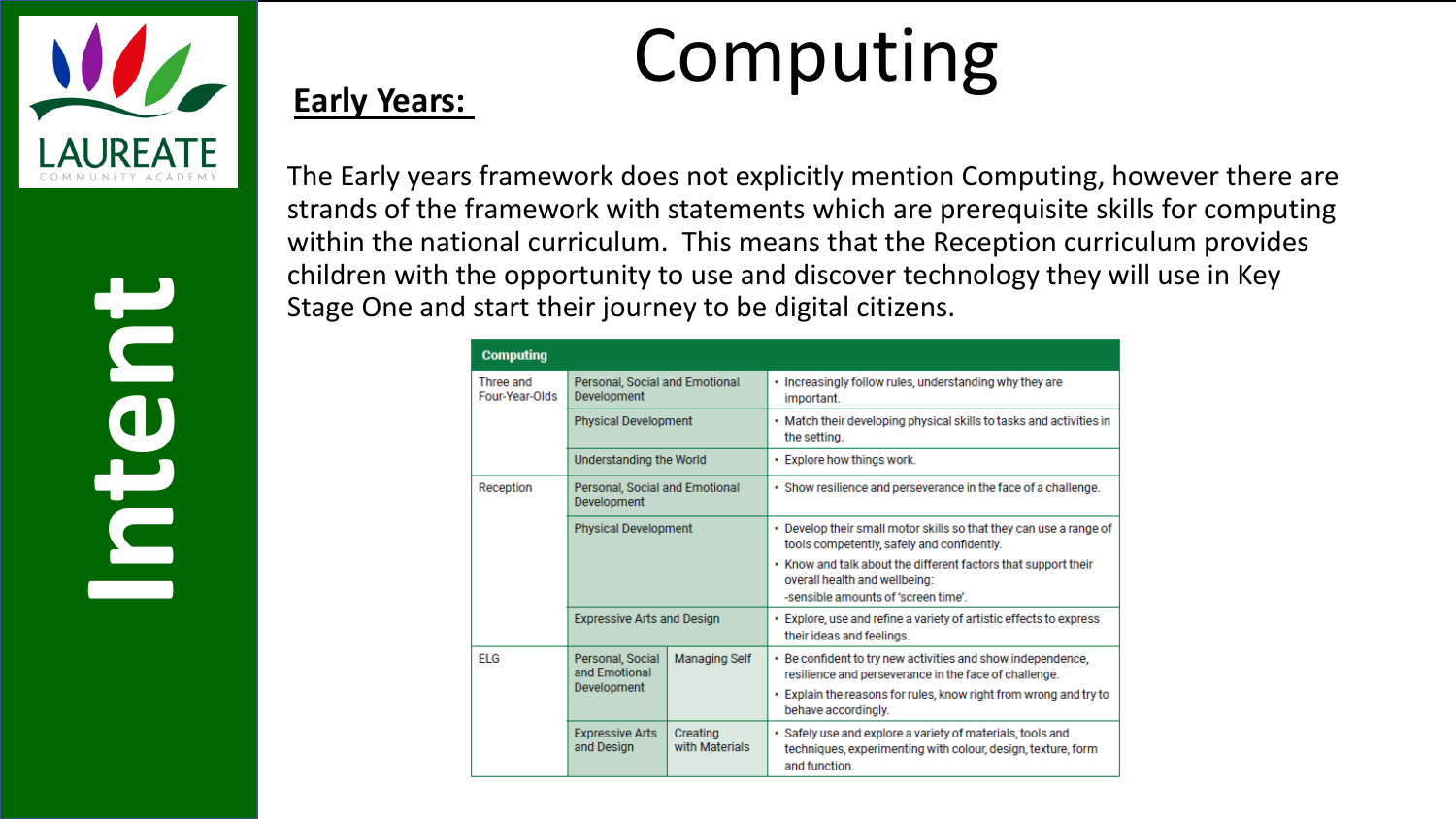

#### **Computing**

#### **Key Stage 1:**

Keychann COMPUTING Opening the lock to learning

| Year<br>$\mathbf{1}$   | 1a E-safety<br>Think you<br>know<br>Being safe<br>online | 1b Coding<br>Code.org | 1c Digital Literacy<br>Digital writing               | 1d Digital<br>Literacy<br><b>Digital Painting</b> | 1e Digital<br>Literacy<br>Systems and<br><b>Networks</b> | 1f Coding<br>Unplugged<br>Collecting<br>Objects<br>Bee bots |
|------------------------|----------------------------------------------------------|-----------------------|------------------------------------------------------|---------------------------------------------------|----------------------------------------------------------|-------------------------------------------------------------|
| Year<br>$\overline{2}$ | 2a E-safety<br>Think you<br>know<br>Being safe<br>online | 2b Coding<br>Code.org | 2c Digital Literacy<br><b>Digital</b><br>Photography | 2d Digital<br>Literacy<br><b>Making Music</b>     | 2e Digital<br>Literacy<br>Systems and<br><b>Networks</b> | 2f Coding<br><b>Scratch basics</b>                          |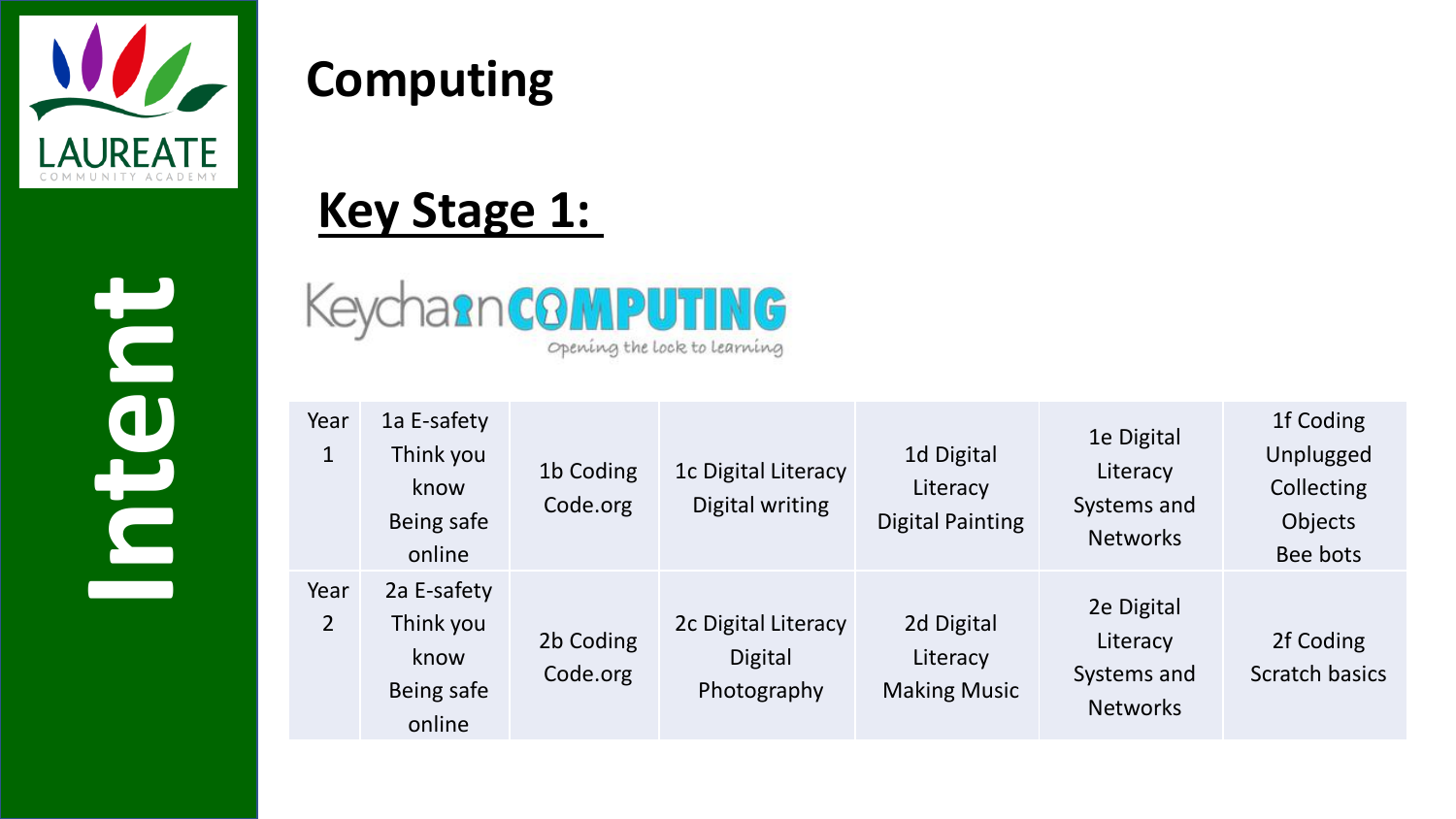

#### **Computing**

#### **Lower Key Stage 2:**

KeychancomPUT TING Opening the lock to learning

| Year<br>3              | 3a E-safety<br>Think you<br>know                                           | 3b Coding<br>Code.org | 3c Digital Literacy<br>Desktop<br>Publishing | 3d Digital<br>Literacy<br>Animations                       | 3e Digital<br>Literacy<br>Computer<br>Systems and<br><b>Networks</b> | 3f Coding<br>Understanding<br>loops                       |
|------------------------|----------------------------------------------------------------------------|-----------------------|----------------------------------------------|------------------------------------------------------------|----------------------------------------------------------------------|-----------------------------------------------------------|
| Year<br>$\overline{4}$ | 4a E-safety<br>and<br>Computer<br>networks<br>How the<br>internet<br>works | 4b Coding<br>Code.org | 4c Digital Literacy<br><b>Audio Editing</b>  | 4d Coding<br>Scratch<br>Conversations<br>linked to History | 4e Digital<br>Literacy<br><b>Photo Editing</b>                       | 4f Coding<br>Scratch<br>Animated logo<br>Sprites costumes |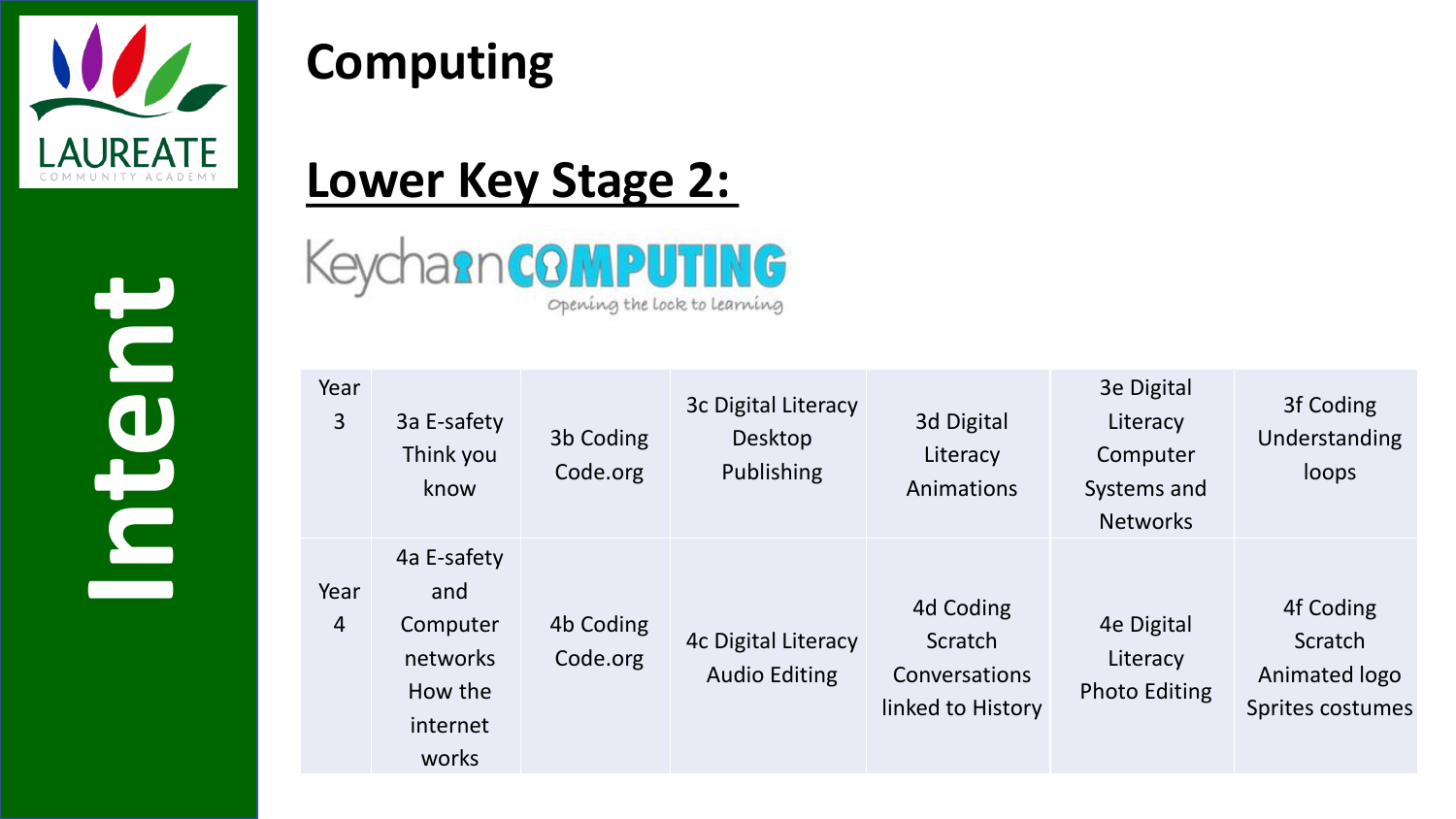

#### **Computing**

#### **Upper Key Stage 2:**

KeychanromPuting Opening the lock to learning

| Year 5 | 5a E-safety<br>and networks<br>Kara and the<br>crew<br>Staying safe<br>online | 5b Coding<br>Code.org | 5c Digital Literacy<br><b>Video Editing</b>                          | 5d Coding<br>Kodu - New<br>worlds      | 5e Digital Literacy<br>Computer<br>Systems and<br><b>Networks</b> | 5f Coding<br><b>Scratch Maths</b><br>Quiz<br><b>Questions and</b><br>user input |
|--------|-------------------------------------------------------------------------------|-----------------------|----------------------------------------------------------------------|----------------------------------------|-------------------------------------------------------------------|---------------------------------------------------------------------------------|
| Year 6 | 6a E-safety<br>and networks                                                   | 6b Coding<br>Code.org | 6c Coding<br>Unplugged<br><b>Binary</b><br><b>Sorting Algorithms</b> | 6d Digital Literacy<br>Creating ebooks | 6e Digital Literacy<br>3D modelling                               | 6f Coding<br><b>Scratch Car Game</b><br>If statements<br>variables              |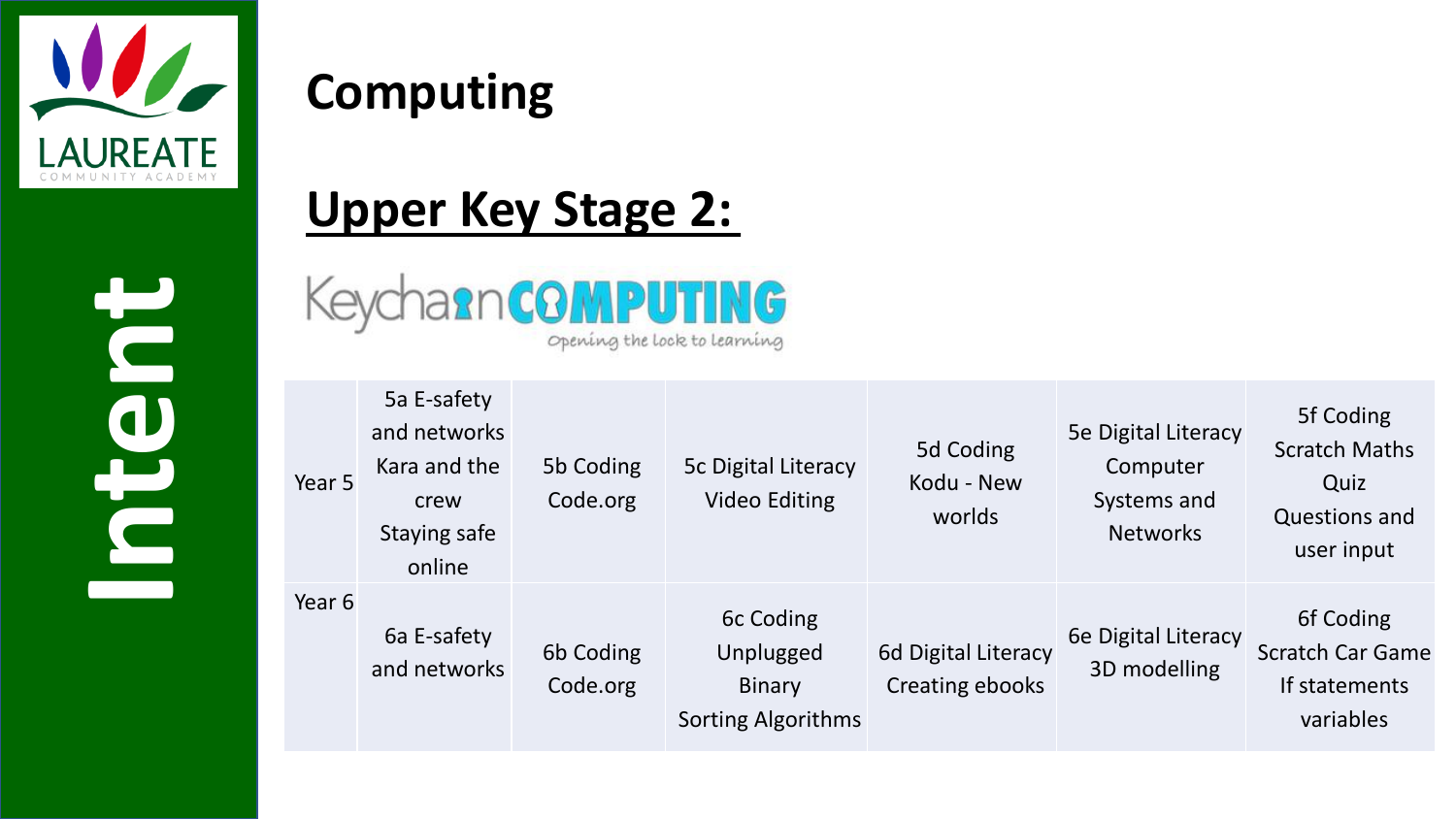

#### **Spaced Retrieval Practice Approach**

At Laureate Primary Academy, Computing is taught through KeyChain Computing lesson plans and resources. The modules enable pupils to study in depth key computational understanding, digital skills and vocabulary. Each module aims to activate and build upon prior learning, including from EYFS, to ensure better cognition and retention. Each module is carefully sequenced to enable pupils to purposefully layer learning from previous sessions to facilitate the acquisition and retention of key knowledge. Individual modules and lessons build on knowledge that has previously been taught. Outcomes are revisited either later in the year or in the following year as part of a spaced retrieval practice method to ensure pupils retain key knowledge and information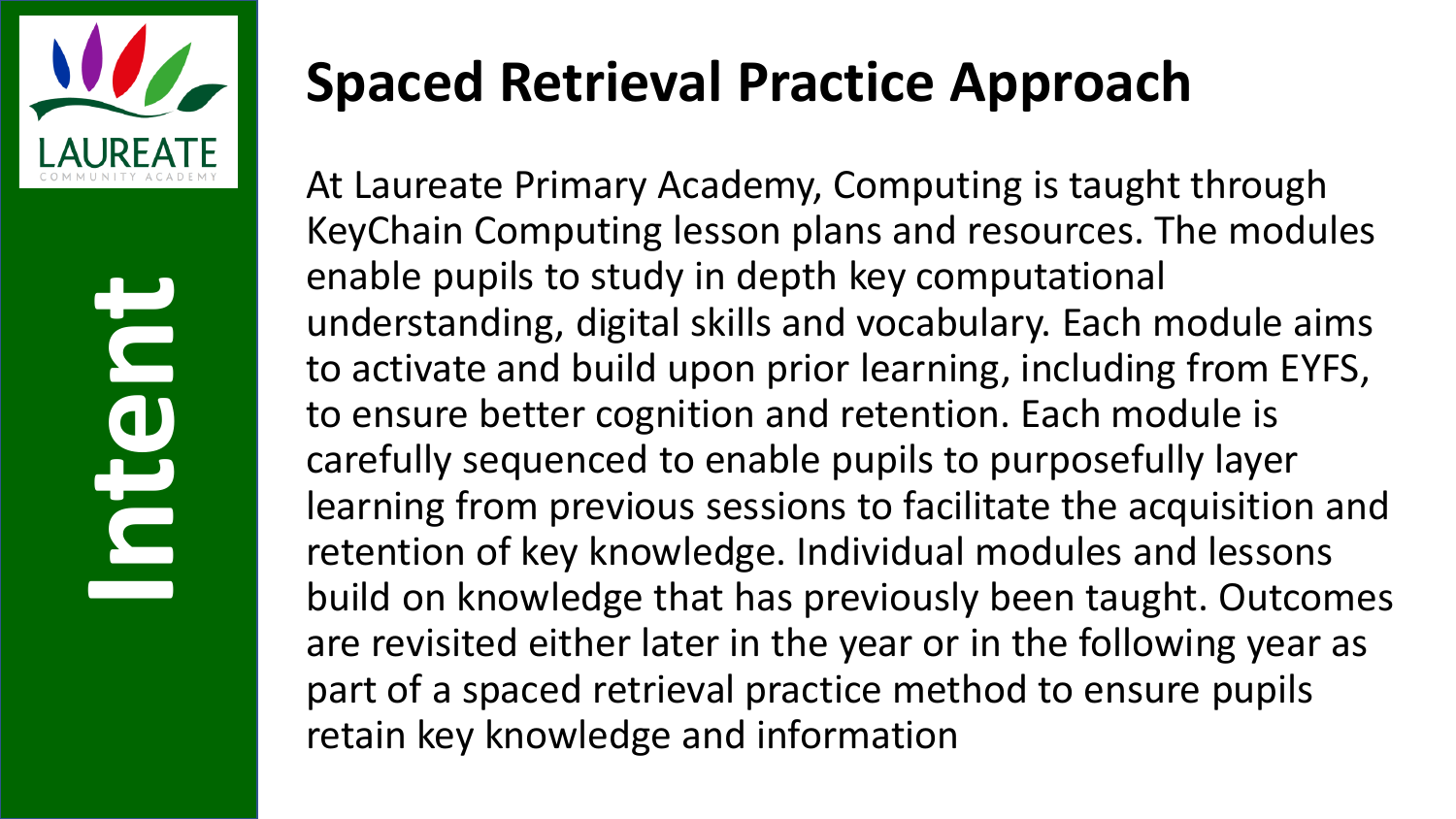

| <b>Technology</b><br><b>Around Us</b>                                                                                                                                                                                                                                                                                                                                                                                                                                                                                                                                                                                                     | Creating media -<br><b>Digital Painting</b>                                                                                                                                                                                                                                                                                                                                                            | <b>Creating Media -</b><br><b>Digital Writing</b>                                                                                                                                                                                                                                                                                                                                                                                                                                                                                                                                                                                                                                | <b>Grouping Data</b>                                                                                                                                                                                                                                                                                                                                                                                                                                                               | <b>Programming A -</b><br><b>Moving a Robot</b>                                                                                                                                                                                                                                                                                                                                                                                                                                                                                                                                                                | <b>Programming B -</b><br><b>Introduction to</b><br><b>Animation</b>                                                                                                                                                                                                                                                                                                                              |
|-------------------------------------------------------------------------------------------------------------------------------------------------------------------------------------------------------------------------------------------------------------------------------------------------------------------------------------------------------------------------------------------------------------------------------------------------------------------------------------------------------------------------------------------------------------------------------------------------------------------------------------------|--------------------------------------------------------------------------------------------------------------------------------------------------------------------------------------------------------------------------------------------------------------------------------------------------------------------------------------------------------------------------------------------------------|----------------------------------------------------------------------------------------------------------------------------------------------------------------------------------------------------------------------------------------------------------------------------------------------------------------------------------------------------------------------------------------------------------------------------------------------------------------------------------------------------------------------------------------------------------------------------------------------------------------------------------------------------------------------------------|------------------------------------------------------------------------------------------------------------------------------------------------------------------------------------------------------------------------------------------------------------------------------------------------------------------------------------------------------------------------------------------------------------------------------------------------------------------------------------|----------------------------------------------------------------------------------------------------------------------------------------------------------------------------------------------------------------------------------------------------------------------------------------------------------------------------------------------------------------------------------------------------------------------------------------------------------------------------------------------------------------------------------------------------------------------------------------------------------------|---------------------------------------------------------------------------------------------------------------------------------------------------------------------------------------------------------------------------------------------------------------------------------------------------------------------------------------------------------------------------------------------------|
| Learners will develop<br>their understanding of<br>technology and how it<br>can help them in their<br>everyday lives. They<br>will start to become<br>familiar with the<br>different components<br>of a computer by<br>developing their<br>keyboard and mouse<br>skills. Learners will<br>also consider how to<br>use technology<br>responsibly.<br>Note: This lesson has<br>been planned using<br>desktop computers<br>and the (free)<br>program paintz.app,<br>however, it can be<br>taught with laptops. If<br>you are using laptops<br>for this unit, consider<br>spending more time<br>practising and<br>discussing the<br>trackpad. | During this unit,<br>learners develop their<br>understanding of a<br>range of tools used for<br>digital painting. They<br>then use these tools to<br>create their own digital<br>paintings, while gaining<br>inspiration from a range<br>of artists' work. The<br>unit concludes with<br>learners considering<br>their preferences when<br>painting with and<br>without the use of<br>digital devices. | During this unit,<br>learners will develop<br>their understanding of<br>the various aspects of<br>using a computer to<br>create and manipulate<br>text. Learners will<br>become more familiar<br>with using a keyboard<br>and mouse to enter and<br>remove text. Learners<br>will also consider how<br>to change the look of<br>their text, and will be<br>able to justify their<br>reasoning in making<br>these changes. Finally,<br>learners will consider<br>the differences<br>between using a<br>computer to create<br>text, and writing text on<br>paper. They will be able<br>to explain which<br>method they prefer and<br>explain their reasoning<br>for choosing this. | This unit introduces<br>pupils to data and<br>information. Labelling,<br>grouping, and searching<br>are important aspects<br>of data and<br>information. Searching<br>is a common operation<br>in many applications,<br>and requires an<br>understanding that to<br>search data, it must<br>have labels. This unit of<br>work focuses on<br>assigning data (images)<br>with different labels in<br>order to demonstrate<br>how computers are<br>able to group and<br>present data. | This unit introduces<br>learners to early<br>programming concepts.<br>Learners will explore<br>using individual<br>commands, both with<br>other learners and as<br>part of a computer<br>program. They will<br>identify what each floor<br>robot command does<br>and use that knowledge<br>to start predicting the<br>outcome of programs.<br>The unit is paced to<br>ensure time is spent on<br>all aspects of<br>programming and<br>builds knowledge in a<br>structured manner.<br>Learners are also<br>introduced to the early<br>stages of program<br>design through the<br>introduction of<br>algorithms. | This unit introduces<br>learners to on screen<br>programming through<br>ScratchJr. Learners will<br>explore the way a<br>project looks by<br>investigating sprites and<br>backgrounds. They will<br>use programming<br>blocks to use, modify<br>and create<br>programs. Learners are<br>also introduced to the<br>early stages of program<br>design through the<br>introduction of<br>algorithms. |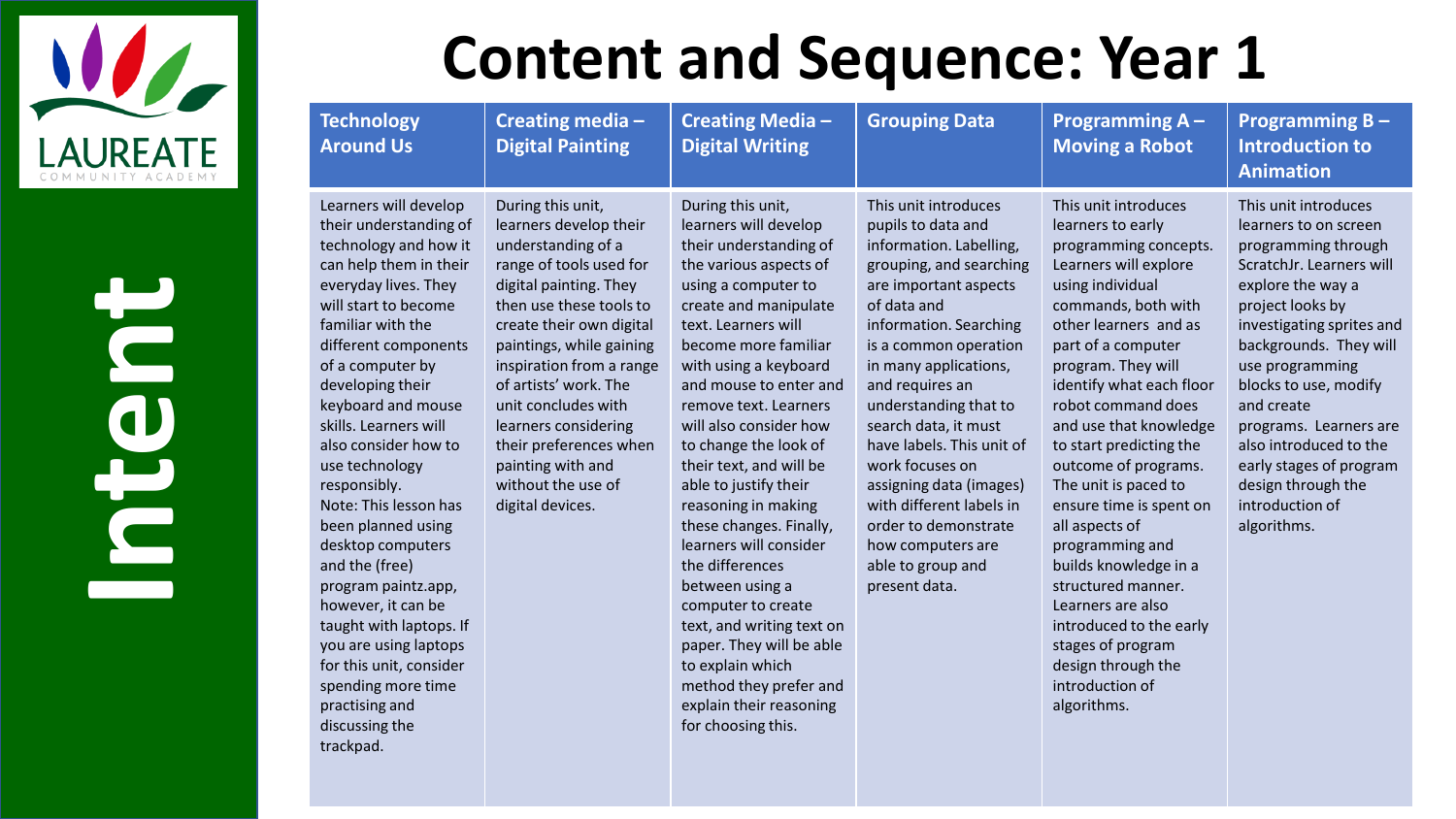

| Information<br><b>Technology</b><br><b>Around Us</b>                                                                                                                                                                                                                                                                                 | Creating media-<br><b>Digital Photography</b>                                                                                                                                                                                                                                                                            | <b>Creating Media -</b><br><b>Making Music</b>                                                                                                                                                                                                                                                                                             | Pictogram                                                                                                                                                                                                                                                                                                                                                                                                                                                      | Programming $A -$<br><b>Robot Algorithms</b>                                                                                                                                                                                                                                                                                                                                                                                                                                                    | <b>Programming B-</b><br><b>Introduction to</b><br><b>Quizzes</b>                                                                                                                                                                                                                                                                                                                                                                                                                                                                           |
|--------------------------------------------------------------------------------------------------------------------------------------------------------------------------------------------------------------------------------------------------------------------------------------------------------------------------------------|--------------------------------------------------------------------------------------------------------------------------------------------------------------------------------------------------------------------------------------------------------------------------------------------------------------------------|--------------------------------------------------------------------------------------------------------------------------------------------------------------------------------------------------------------------------------------------------------------------------------------------------------------------------------------------|----------------------------------------------------------------------------------------------------------------------------------------------------------------------------------------------------------------------------------------------------------------------------------------------------------------------------------------------------------------------------------------------------------------------------------------------------------------|-------------------------------------------------------------------------------------------------------------------------------------------------------------------------------------------------------------------------------------------------------------------------------------------------------------------------------------------------------------------------------------------------------------------------------------------------------------------------------------------------|---------------------------------------------------------------------------------------------------------------------------------------------------------------------------------------------------------------------------------------------------------------------------------------------------------------------------------------------------------------------------------------------------------------------------------------------------------------------------------------------------------------------------------------------|
| In this unit, learners<br>will look at<br>information<br>technology at<br>school and beyond,<br>in settings such as<br>shops, hospitals,<br>and libraries.<br>Learners will<br>investigate how<br>information<br>technology<br>improves our world,<br>and they will learn<br>about using<br>information<br>technology<br>responsibly | Through the lessons in this<br>unit, learners will learn to<br>recognise that different<br>devices can be used to<br>capture photographs and<br>will gain experience<br>capturing, editing, and<br>improving photos. Finally,<br>they will use this<br>knowledge to recognise<br>that images they see may<br>not be real | In this unit, learners will<br>be using a computer to<br>create music. They will<br>listen to a variety of<br>pieces of music and<br>consider how music can<br>make them think and<br>feel. Learners will<br>compare creating music<br>digitally and non-digitally.<br>Learners will look at<br>patterns and purposefully<br>create music. | This unit introduces the<br>learners to the term<br>'data'. Learners will begin<br>to understand what data<br>means and how this can<br>be collected in the form<br>of a tally chart. They will<br>learn the term 'attribute'<br>and use this to help them<br>organise data. They will<br>then progress onto<br>presenting data in the<br>form of pictograms and<br>finally block diagrams.<br>Learners will use the data<br>presented to answer<br>questions. | This unit develops pupils'<br>understanding of<br>instructions in sequences<br>and the use of logical<br>reasoning to predict<br>outcomes. Pupils will use<br>given commands in<br>different orders to<br>investigate how the order<br>affects the outcome.<br>Pupils will also learn<br>about design in<br>programming. They will<br>develop artwork and test<br>it for use in a program.<br>They will design<br>algorithms and then test<br>those algorithms as<br>programs and debug<br>them | This unit initially recaps<br>on learning from the Year<br>1 Scratch Junior unit<br>'Programming B -<br>Introduction to<br>animation' Learners<br>begin to understand that<br>sequences of commands<br>have an outcome and<br>make predictions based<br>on their learning. They<br>use and modify designs to<br>create their own quiz<br>questions in ScratchJr and<br>realise these designs in<br>ScratchJr using blocks of<br>code. Finally, learners<br>evaluate their work and<br>make improvements to<br>their programming<br>projects |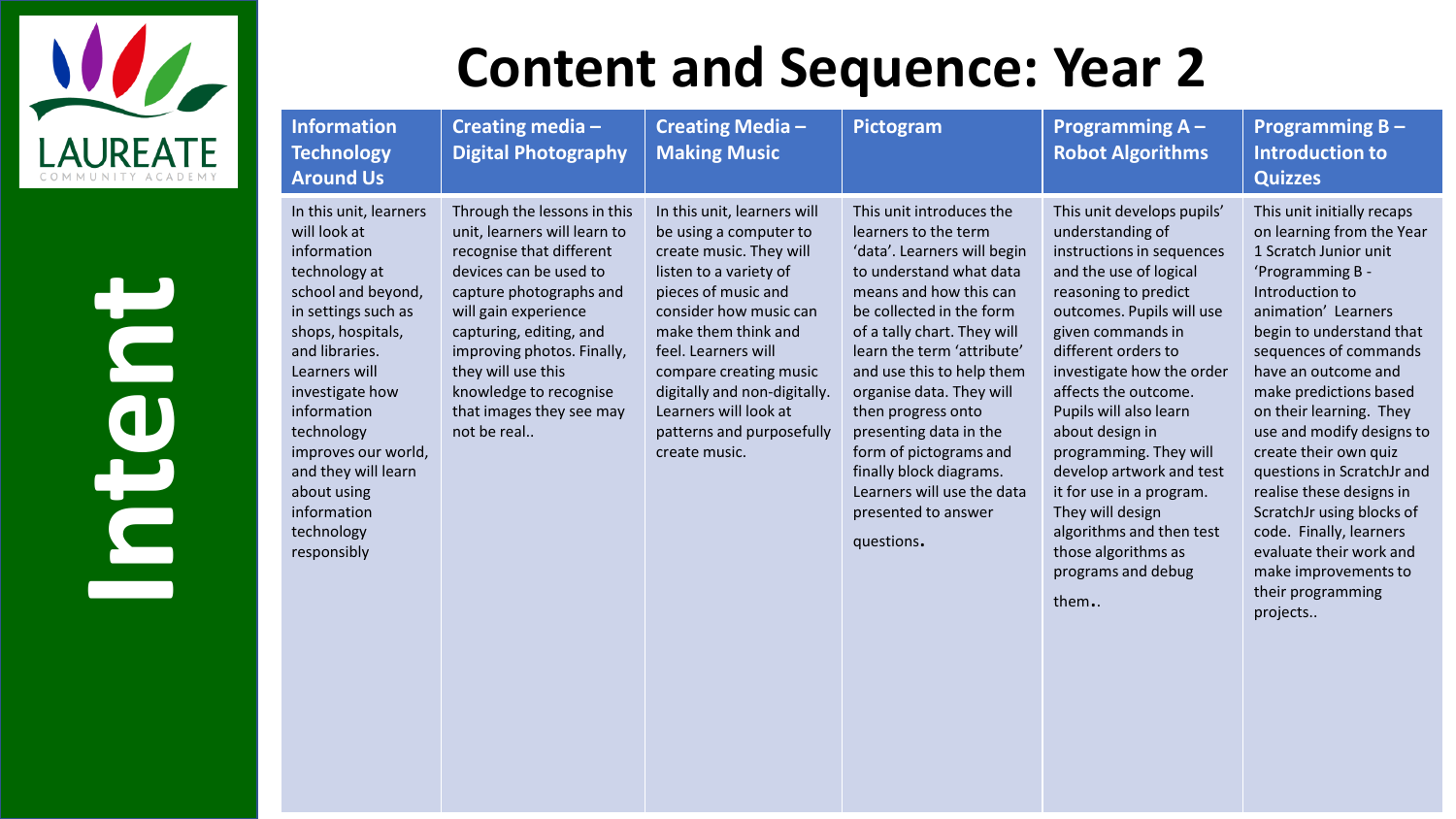

#### **Content and Sequence: Year 3**

| <b>Systems and</b><br>Network-<br><b>Connecting</b><br><b>Computers</b>                                                                                                                                                                                                                                                                                                                                                                                                                                                           | <b>Creating Media -</b><br><b>Animation</b>                                                                                                                                                                                                                                                                                    | <b>Creating Media -</b><br><b>Desktop Publishing</b>                                                                                                                                                                                                                                                                                                                                                                                                                                                                                                                                                                                                                                                                                                                                     | <b>Branching</b><br>databases                                                                                                                                                                                                                                                                                                                                                                                                                                                                                                      | <b>Programming A -</b><br><b>Sequence of Music</b>                                                                                                                                                                                                                                                                                                                                                                                                                                                                                                                                                                                                       | Programming $B -$<br><b>Events and Actions</b>                                                                                                                                                                                                                                                                                                                                                                                                                                                                                                                                                                                                                                          |
|-----------------------------------------------------------------------------------------------------------------------------------------------------------------------------------------------------------------------------------------------------------------------------------------------------------------------------------------------------------------------------------------------------------------------------------------------------------------------------------------------------------------------------------|--------------------------------------------------------------------------------------------------------------------------------------------------------------------------------------------------------------------------------------------------------------------------------------------------------------------------------|------------------------------------------------------------------------------------------------------------------------------------------------------------------------------------------------------------------------------------------------------------------------------------------------------------------------------------------------------------------------------------------------------------------------------------------------------------------------------------------------------------------------------------------------------------------------------------------------------------------------------------------------------------------------------------------------------------------------------------------------------------------------------------------|------------------------------------------------------------------------------------------------------------------------------------------------------------------------------------------------------------------------------------------------------------------------------------------------------------------------------------------------------------------------------------------------------------------------------------------------------------------------------------------------------------------------------------|----------------------------------------------------------------------------------------------------------------------------------------------------------------------------------------------------------------------------------------------------------------------------------------------------------------------------------------------------------------------------------------------------------------------------------------------------------------------------------------------------------------------------------------------------------------------------------------------------------------------------------------------------------|-----------------------------------------------------------------------------------------------------------------------------------------------------------------------------------------------------------------------------------------------------------------------------------------------------------------------------------------------------------------------------------------------------------------------------------------------------------------------------------------------------------------------------------------------------------------------------------------------------------------------------------------------------------------------------------------|
| During this unit,<br>learners develop<br>their<br>understanding of<br>digital devices,<br>with an initial<br>focus on inputs,<br>processes, and<br>outputs. They also<br>compare digital<br>and non-digital<br>devices. Following<br>this, learners are<br>introduced to<br>computer<br>networks,<br>including devices<br>that make up a<br>network's<br>infrastructure,<br>such as wireless<br>access points and<br>switches. The unit<br>concludes with<br>learners<br>discovering the<br>benefits of<br>connecting<br>devices. | During this unit, learners<br>will use a range of<br>techniques to create a<br>stop frame animation<br>using tablets. Next, they<br>will apply those skills to<br>create a story-based<br>animation. This unit will<br>conclude with learners<br>adding other types of<br>media to their animation,<br>such as music and text. | IDuring this unit, learners<br>will become familiar with<br>the terms 'text' and<br>'images' and understand<br>that they can be used to<br>communicate messages.<br>They will use desktop<br>publishing software and<br>consider careful choices<br>of font size, colour and<br>type to edit and improve<br>premade documents.<br>Learners will be<br>introduced to the terms<br>'templates', 'orientation',<br>and 'placeholders' and<br>begin to understand how<br>these can support them in<br>making their own<br>template for a magazine<br>front cover. They will<br>start to add text and<br>images to create their<br>own pieces of work using<br>desktop publishing<br>software. Learners will<br>look at a range of page<br>layouts thinking carefully<br>about the purpose of | During this unit, learners<br>will develop their<br>understanding of what a<br>branching database is and<br>how to create one. They<br>will gain an understanding<br>of what attributes are and<br>how to use them to sort<br>groups of objects by using<br>yes/no questions. The<br>learners will create<br>physical and on-screen<br>branching databases.<br>Finally, they will evaluate<br>the effectiveness of<br>branching databases and<br>will decide what types of<br>data should be presented<br>as a branching database. | This unit explores the<br>concept of sequencing in<br>programming through<br>Scratch. It begins with an<br>introduction to the<br>programming<br>environment, which will<br>be new to most learners.<br>They will be introduced to<br>a selection of motion,<br>sound, and event blocks<br>which they will use to<br>create their own<br>programs, featuring<br>sequences. The final<br>project is to make a<br>representation of a piano.<br>The unit is paced to focus<br>on all aspects of<br>sequences, and make sure<br>that knowledge is built in<br>a structured manner.<br>Learners also apply stages<br>of program design through<br>this unit. | This unit explores the links<br>between events and<br>actions, whilst<br>consolidating prior<br>learning relating to<br>sequencing. Learners will<br>begin by moving a sprite<br>in four directions (up,<br>down, left and right). They<br>will then explore<br>movement within the<br>context of a maze, using<br>design to choose an<br>appropriately sized sprite.<br>This unit also introduces<br>programming extensions,<br>through the use of pen<br>blocks. Learners are given<br>the opportunity to draw<br>lines with sprites and<br>change the size and colour<br>of lines. The unit<br>concludes with learners<br>designing and coding their<br>own maze tracing<br>program. |

these and evaluate how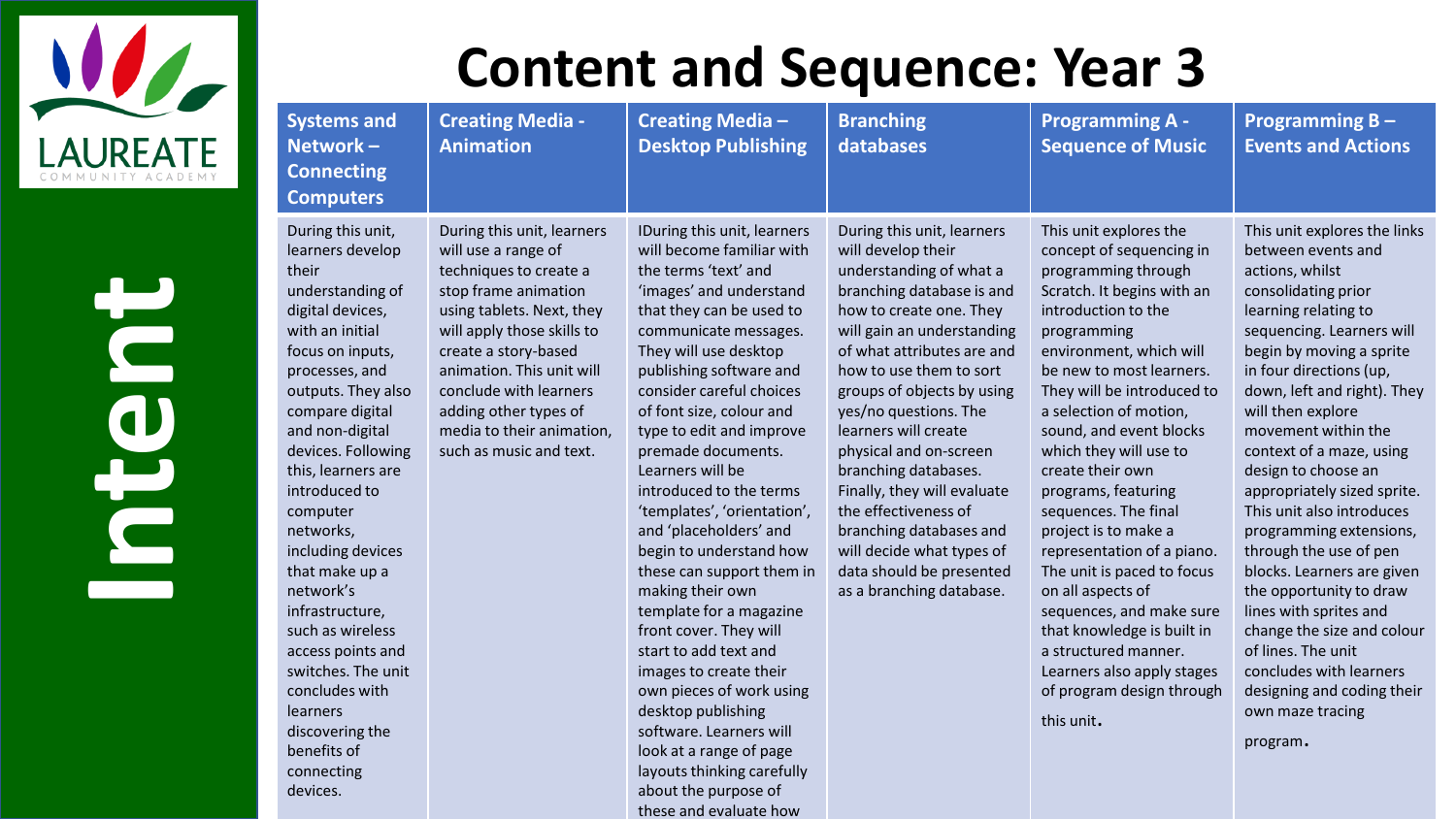

false information.

| <b>The Internet</b>                                                                                                                                                                                                                                                                                                                                                                                                                                                                                                                                                                                           | <b>Creating Media -</b><br><b>Audio Editing</b>                                                                                                                                                                                                                                                                                                                                                                                                                                                                                                                                                                                                                                               | <b>Photo Editing</b>                                                                                                                                                                                                                                                                                | <b>Data Logging</b>                                                                                                                                                                                                                                                                                                                                                                                                                                                                                                                                                                                                                                                                                            | <b>Programming A-</b><br><b>Repetition of</b><br><b>Shapes</b>                                                                                                                                                                                                                                                       | Programming $B -$<br><b>Repetition in Games</b>                                                                                                                                                                                                                                                                                                                                                                                                                                                                                                                                                                           |
|---------------------------------------------------------------------------------------------------------------------------------------------------------------------------------------------------------------------------------------------------------------------------------------------------------------------------------------------------------------------------------------------------------------------------------------------------------------------------------------------------------------------------------------------------------------------------------------------------------------|-----------------------------------------------------------------------------------------------------------------------------------------------------------------------------------------------------------------------------------------------------------------------------------------------------------------------------------------------------------------------------------------------------------------------------------------------------------------------------------------------------------------------------------------------------------------------------------------------------------------------------------------------------------------------------------------------|-----------------------------------------------------------------------------------------------------------------------------------------------------------------------------------------------------------------------------------------------------------------------------------------------------|----------------------------------------------------------------------------------------------------------------------------------------------------------------------------------------------------------------------------------------------------------------------------------------------------------------------------------------------------------------------------------------------------------------------------------------------------------------------------------------------------------------------------------------------------------------------------------------------------------------------------------------------------------------------------------------------------------------|----------------------------------------------------------------------------------------------------------------------------------------------------------------------------------------------------------------------------------------------------------------------------------------------------------------------|---------------------------------------------------------------------------------------------------------------------------------------------------------------------------------------------------------------------------------------------------------------------------------------------------------------------------------------------------------------------------------------------------------------------------------------------------------------------------------------------------------------------------------------------------------------------------------------------------------------------------|
| During this unit<br>learners will apply<br>their knowledge and<br>understanding of<br>networks, to<br>appreciate the<br>internet as a<br>network of networks<br>which need to be<br>kept secure. They<br>will learn that the<br>World Wide Web is<br>part of the internet,<br>and be given<br>opportunities to<br>explore the World<br>Wide Web for<br>themselves to learn<br>about who owns<br>content and what<br>they can access,<br>add, and create.<br>Finally they will<br>evaluate online<br>content to decide<br>how honest,<br>accurate, or reliable<br>it is, and understand<br>the consequences of | In this unit, learners will<br>initially examine devices<br>capable of recording<br>digital audio, which will<br>include identifying the<br>input device<br>(microphone) and<br>output devices (speaker<br>or headphones) if<br>available. Learners will<br>discuss the ownership<br>of digital audio and the<br>copyright implications<br>of duplicating the work<br>of others. In order to<br>record audio<br>themselves, learners<br>will use Audacity to<br>produce a podcast,<br>which will include<br>editing their work,<br>adding multiple tracks,<br>and opening and saving<br>the audio files. Finally,<br>learners will evaluate<br>their work and give<br>feedback to their peers | In this unit, learners will<br>develop their<br>understanding of how<br>digital images can be<br>changed and edited, and<br>how they can then be<br>resaved and reused. They<br>will consider the impact<br>that editing images can<br>have, and evaluate the<br>effectiveness of their<br>choices. | In this unit, pupils will<br>consider how and why<br>data is collected over<br>time. Pupils will consider<br>the senses that humans<br>use to experience the<br>environment and how<br>computers can use special<br>input devices called<br>sensors to monitor the<br>environment. Pupils will<br>collect data as well as<br>access data captured over<br>long periods of time. They<br>will look at data points,<br>data sets, and logging<br>intervals. Pupils will spend<br>time using a computer to<br>review and analyse data.<br>Towards the end of the<br>unit, pupils will pose<br>questions and then use<br>data loggers to<br>automatically collect the<br>data needed to answer<br>those questions. | This unit is the first of the<br>two programming units in<br>Year 4, and looks at<br>repetition and loops<br>within programming.<br>Pupils will create<br>programs by planning,<br>modifying, and testing<br>commands to create<br>shapes and patterns. They<br>will use Logo, a text-based<br>programming language. | This unit explores the<br>concept of repetition in<br>programming using the<br>Scratch environment. It<br>begins with a Scratch<br>activity similar to that<br>carried out in Logo in<br>Programming unit A,<br>where learners can<br>discover similarities<br>between two<br>environments. Learners<br>look at the difference<br>between count-controlled<br>and infinite loops, and use<br>their knowledge to modify<br>existing animations and<br>games using repetition.<br>Their final project is to<br>design and create a game<br>which uses repetition,<br>applying stages of<br>programming design<br>throughout |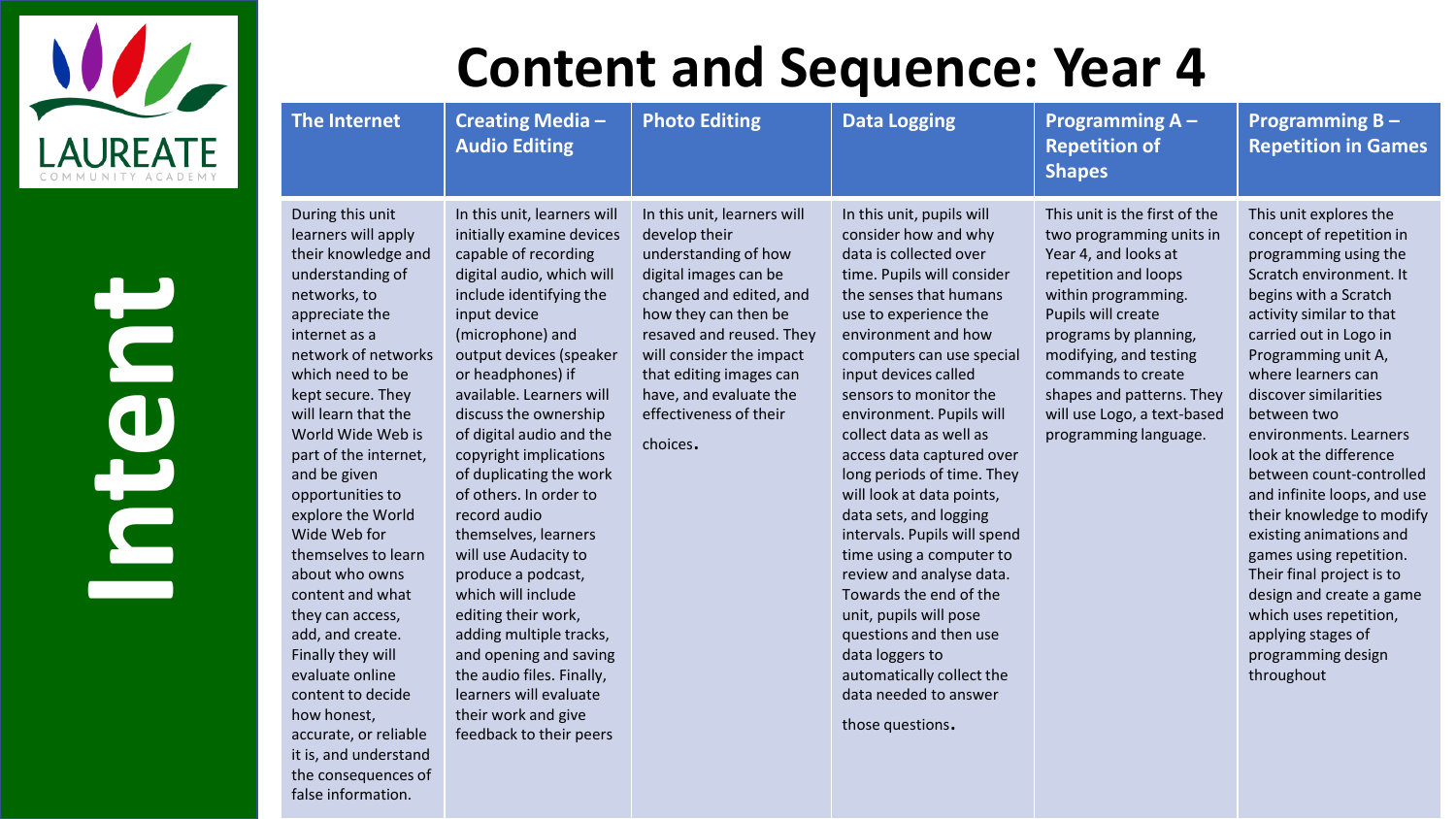

| <b>Sharing</b><br><b>Information</b>                                                                                                                                                                                                                                                                                                                                                                                                                                                                                                           | <b>Creating Media -</b><br><b>Vector Drawing</b>                                                                                                                                                                                                                                                                                                                                                                                                                          | <b>Creating Media</b>                                                                                                                                                                                                                                                                                                                                                                                                                                                                                                                                                                                                                                                                                                                                                                    | <b>Data Logging</b>                                                                                                                                                                                                                                                                                                                                                                                                                                                                                                                                                                                                                                                                                           | Programming $A -$<br><b>Repetition of Shapes</b>                                                                                                                                                                                                                                                                     | Programming $B -$<br><b>Repetition in Games</b>                                                                                                                                                                                                                                                                                                                                                                                                                                                                                                                                                                            |
|------------------------------------------------------------------------------------------------------------------------------------------------------------------------------------------------------------------------------------------------------------------------------------------------------------------------------------------------------------------------------------------------------------------------------------------------------------------------------------------------------------------------------------------------|---------------------------------------------------------------------------------------------------------------------------------------------------------------------------------------------------------------------------------------------------------------------------------------------------------------------------------------------------------------------------------------------------------------------------------------------------------------------------|------------------------------------------------------------------------------------------------------------------------------------------------------------------------------------------------------------------------------------------------------------------------------------------------------------------------------------------------------------------------------------------------------------------------------------------------------------------------------------------------------------------------------------------------------------------------------------------------------------------------------------------------------------------------------------------------------------------------------------------------------------------------------------------|---------------------------------------------------------------------------------------------------------------------------------------------------------------------------------------------------------------------------------------------------------------------------------------------------------------------------------------------------------------------------------------------------------------------------------------------------------------------------------------------------------------------------------------------------------------------------------------------------------------------------------------------------------------------------------------------------------------|----------------------------------------------------------------------------------------------------------------------------------------------------------------------------------------------------------------------------------------------------------------------------------------------------------------------|----------------------------------------------------------------------------------------------------------------------------------------------------------------------------------------------------------------------------------------------------------------------------------------------------------------------------------------------------------------------------------------------------------------------------------------------------------------------------------------------------------------------------------------------------------------------------------------------------------------------------|
| In this unit, learners<br>will develop their<br>understanding of<br>computer systems<br>and how information<br>is transferred<br>between systems and<br>devices. Learners will<br>consider small-scale<br>systems as well as<br>large-scale systems.<br>They will explain the<br>input, output, and<br>process aspects of a<br>variety of different<br>real-world systems.<br>Learners will also<br>take part in a<br>collaborative online<br>project with other<br>class members and<br>develop their skills in<br>working together<br>online | In this unit learners will<br>find out that vector<br>images are made up of<br>shapes. They will learn<br>how to use the different<br>drawing tools and how<br>images are created in<br>layers. They will explore<br>the ways in which<br>images can be grouped<br>and duplicated to<br>support them in<br>creating more complex<br>pieces of work. This unit<br>is planned using the<br>Google Drawings app<br>other alternative pieces<br>of software are<br>available. | This unit gives learners the<br>opportunity to learn how<br>to create short videos in<br>groups. As they progress<br>through this unit, they will<br>be exposed to topic-based<br>language and develop the<br>skills of capturing, editing,<br>and manipulating video.<br>Active learning is<br>encouraged through<br>guided questions and by<br>working in small groups to<br>investigate the use of<br>devices and software.<br>Learners are guided with<br>step-by-step support to<br>take their idea from<br>conception to completion.<br>At the teacher's<br>discretion, the use of<br>green screen can be<br>incorporated into this<br>unit. At the conclusion of<br>the unit, learners have the<br>opportunity to reflect on<br>and assess their progress<br>in creating a video. | In this unit, pupils will<br>consider how and why<br>data is collected over time.<br>Pupils will consider the<br>senses that humans use to<br>experience the<br>environment and how<br>computers can use special<br>input devices called<br>sensors to monitor the<br>environment. Pupils will<br>collect data as well as<br>access data captured over<br>long periods of time. They<br>will look at data points,<br>data sets, and logging<br>intervals. Pupils will spend<br>time using a computer to<br>review and analyse data.<br>Towards the end of the<br>unit, pupils will pose<br>questions and then use<br>data loggers to<br>automatically collect the<br>data needed to answer<br>those questions | This unit is the first of the<br>two programming units in<br>Year 4, and looks at<br>repetition and loops within<br>programming. Pupils will<br>create programs by<br>planning, modifying, and<br>testing commands to<br>create shapes and<br>patterns. They will use<br>Logo, a text-based<br>programming language. | This unit explores the<br>concept of repetition in<br>programming using the<br>Scratch environment. It<br>begins with a Scratch<br>activity similar to that<br>carried out in Logo in<br>Programming unit A,<br>where learners can<br>discover similarities<br>between two<br>environments. Learners<br>look at the difference<br>between count-controlled<br>and infinite loops, and use<br>their knowledge to modify<br>existing animations and<br>games using repetition.<br>Their final project is to<br>design and create a game<br>which uses repetition,<br>applying stages of<br>programming design<br>throughout. |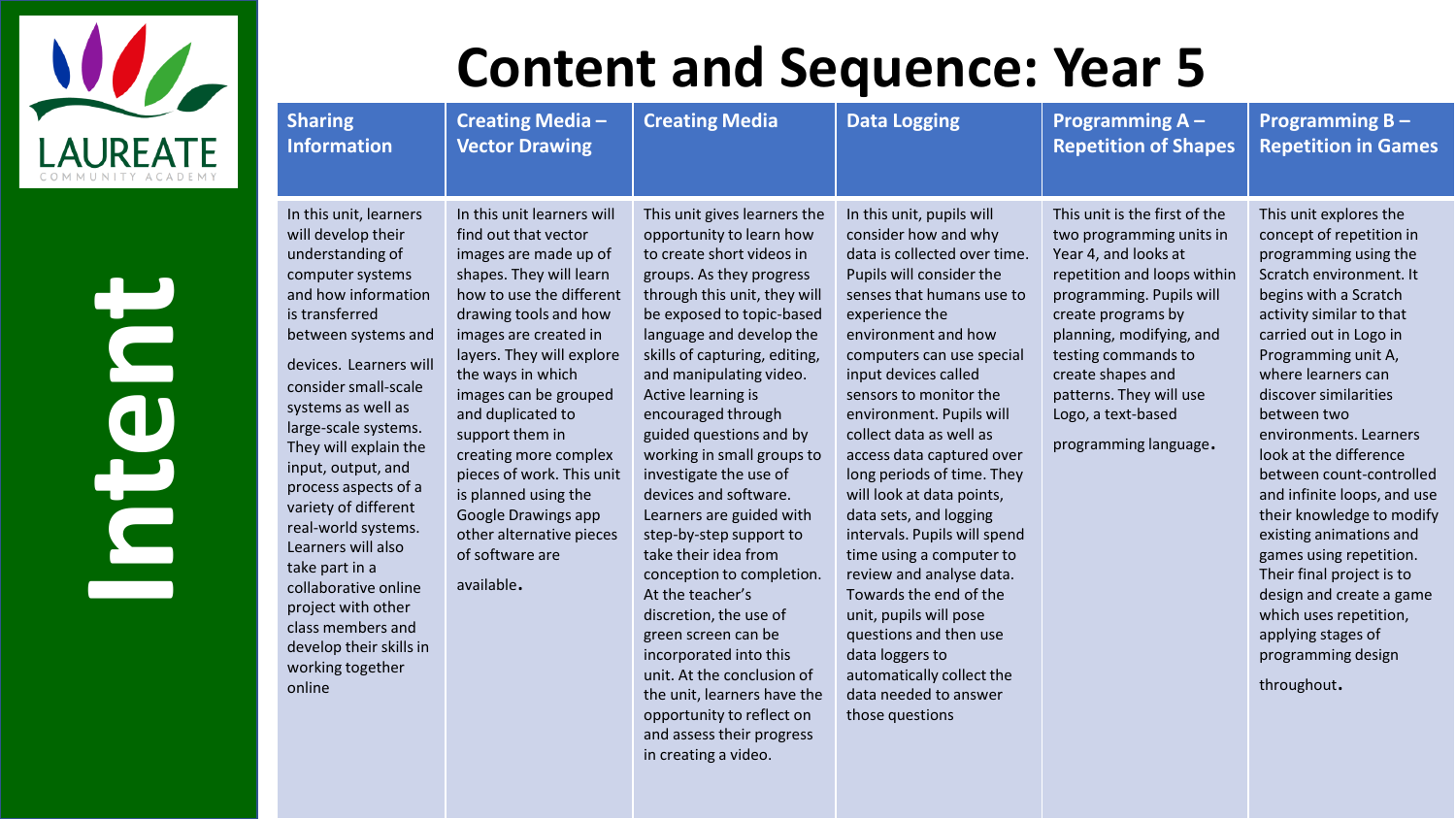

| <b>Communication</b>                                                                                                                                                                                                                                                                                                                                                                                                                                                                                                                                                                                                                    | <b>Creating Media -</b><br><b>3D modelling</b>                                                                                                                                                                                                                                                                                                                                                                                                                                                                                                                                                                                  | <b>Web page creating</b>                                                                                                                                                                                                                                                                                                                                                                                     | <b>Data and</b><br>Information -<br><b>Spreadsheets</b>                                                                                                                                                                                                                                                                                                                                                                                                                                                                                                                                                                                                                                                                              | Programming $A -$<br><b>Variables in Games</b>                                                                                                                                                                                                                                                                                                                                                                                                                                                                                                                                                                                                                                                                              | Programming $B -$<br><b>Sensing</b>                                                                                                                                                                                                                                                                                                                                                                                                                                                                                                                                                                                                                                                                                                                      |
|-----------------------------------------------------------------------------------------------------------------------------------------------------------------------------------------------------------------------------------------------------------------------------------------------------------------------------------------------------------------------------------------------------------------------------------------------------------------------------------------------------------------------------------------------------------------------------------------------------------------------------------------|---------------------------------------------------------------------------------------------------------------------------------------------------------------------------------------------------------------------------------------------------------------------------------------------------------------------------------------------------------------------------------------------------------------------------------------------------------------------------------------------------------------------------------------------------------------------------------------------------------------------------------|--------------------------------------------------------------------------------------------------------------------------------------------------------------------------------------------------------------------------------------------------------------------------------------------------------------------------------------------------------------------------------------------------------------|--------------------------------------------------------------------------------------------------------------------------------------------------------------------------------------------------------------------------------------------------------------------------------------------------------------------------------------------------------------------------------------------------------------------------------------------------------------------------------------------------------------------------------------------------------------------------------------------------------------------------------------------------------------------------------------------------------------------------------------|-----------------------------------------------------------------------------------------------------------------------------------------------------------------------------------------------------------------------------------------------------------------------------------------------------------------------------------------------------------------------------------------------------------------------------------------------------------------------------------------------------------------------------------------------------------------------------------------------------------------------------------------------------------------------------------------------------------------------------|----------------------------------------------------------------------------------------------------------------------------------------------------------------------------------------------------------------------------------------------------------------------------------------------------------------------------------------------------------------------------------------------------------------------------------------------------------------------------------------------------------------------------------------------------------------------------------------------------------------------------------------------------------------------------------------------------------------------------------------------------------|
| In this unit, the class<br>will learn about the<br>World Wide Web as<br>a communication<br>tool. First, they will<br>learn how we find<br>information on the<br>World Wide Web,<br>through learning<br>how search engines<br>work (including how<br>they select and rank<br>results) and what<br>influences searching,<br>and through<br>comparing different<br>search engines. They<br>will then investigate<br>different methods of<br>communication,<br>before focusing on<br>internet-based<br>communication.<br>Finally, they will<br>evaluate which<br>methods of internet<br>communication to<br>use for particular<br>purposes. | In this unit, the class will<br>learn about the World<br>Wide Web as a<br>communication tool.<br>First, they will learn<br>how we find<br>information on the<br>World Wide Web,<br>through learning how<br>search engines work<br>(including how they<br>select and rank results)<br>and what influences<br>searching, and through<br>comparing different<br>search engines. They<br>will then investigate<br>different methods of<br>communication, before<br>focusing on internet-<br>based communication.<br>Finally, they will<br>evaluate which<br>methods of internet<br>communication to use<br>for particular purposes. | This unit introduces<br>learners to the creation of<br>websites for a chosen<br>purpose. Learners identify<br>what makes a good web<br>page and use this<br>information to design and<br>evaluate their own<br>website using Google<br>Sites. Throughout the<br>process learners pay<br>specific attention to<br>copyright and fair use of<br>media, the aesthetics of<br>the site, and navigation<br>paths. | This unit introduces the<br>learners to<br>spreadsheets. Learners<br>are supported in<br>organising data into<br>columns and rows to<br>create their own data<br>set. They are taught the<br>importance of formatting<br>data to support<br>calculations. Learners are<br>introduced to formulas<br>and begin to understand<br>how these can be used to<br>produce calculated<br>data. They are taught<br>how to apply formulas<br>which include a range of<br>cells and apply formulas to<br>multiple cells by<br>duplicating<br>them. Learners use<br>spreadsheets to plan an<br>event and answer<br>questions. Finally learners<br>create graphs and charts<br>and evaluate their results<br>in comparison to<br>questions asked. | This unit explores the<br>concept of variables in<br>programming through<br>games in Scratch. First,<br>pupils will learn what<br>variables are, and relate<br>them to real-world<br>examples of values that<br>can be set and changed.<br>Pupils will then use<br>variables to create a<br>simulation of a<br>scoreboard. In Lessons 2,<br>3, and 5, which follow the<br>Use-Modify-Create model,<br>pupils will experiment<br>with variables in an<br>existing project, then<br>modify them, then they<br>will create their own<br>project. In Lesson 4, pupils<br>will focus on design.<br>Finally, in Lesson 6, pupils<br>will apply their knowledge<br>of variables and design to<br>improve their game in<br>Scratch. | This unit is the final KS2<br>programming unit and<br>brings together elements<br>of all the four<br>programming constructs:<br>sequence from year 3,<br>repetition from year 4,<br>selection from year 5 and<br>variables, introduced in<br>year 6, programming A. It<br>offers learners the<br>opportunity to use all of<br>these constructs in a<br>different, but still familiar<br>environment whilst also<br>utilising a physical device -<br>the micro:bit. The unit<br>begins with a simple<br>program which learners<br>build in and test in the<br>programming<br>environment before<br>transferring it to their<br>micro:bit. Learners then<br>take on three new<br>projects in lessons 2, 3<br>and 4, with each lesson<br>adding more depth. |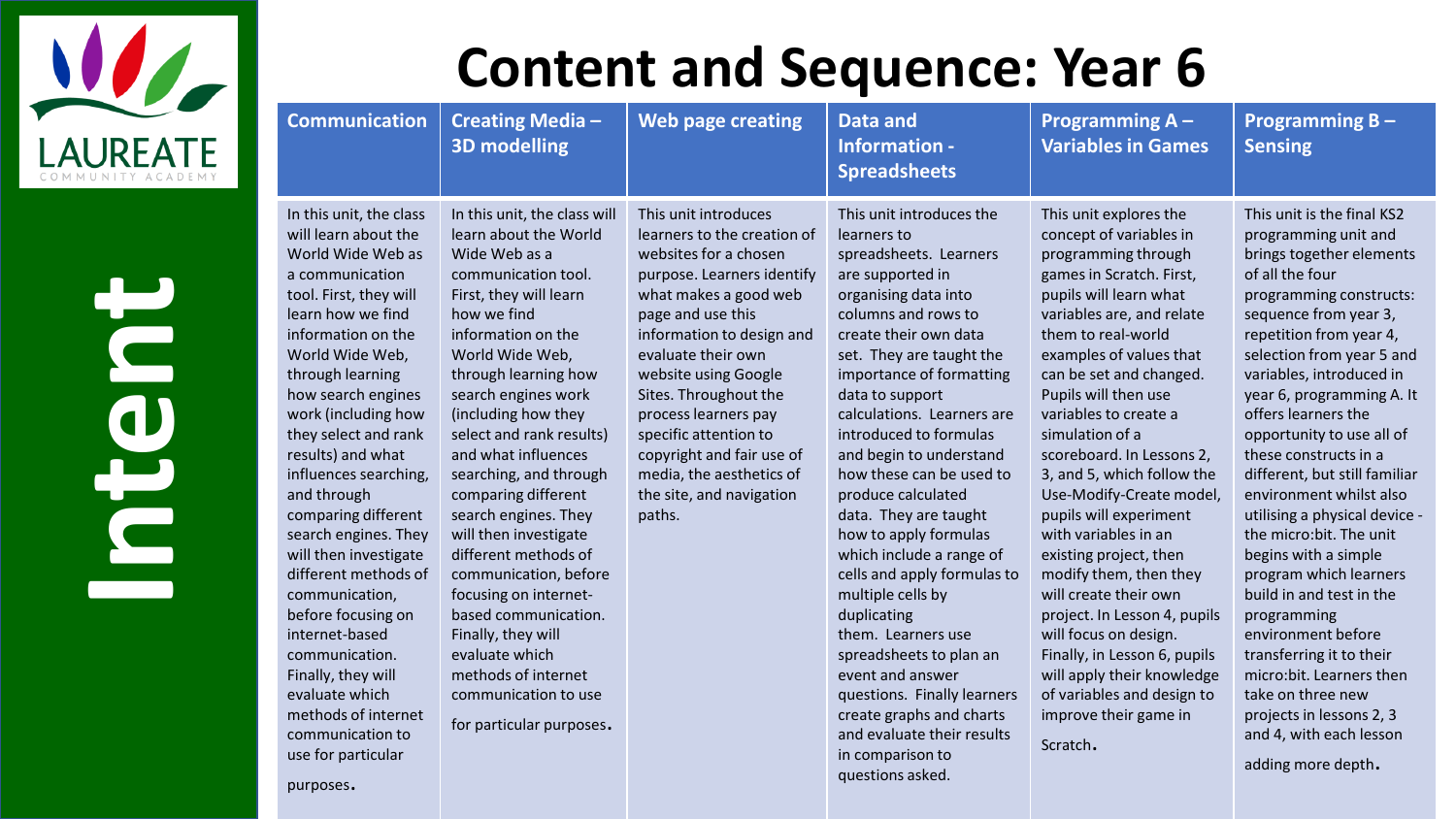

**Implementation**

Implementation

## **Computing**

### **Implementation**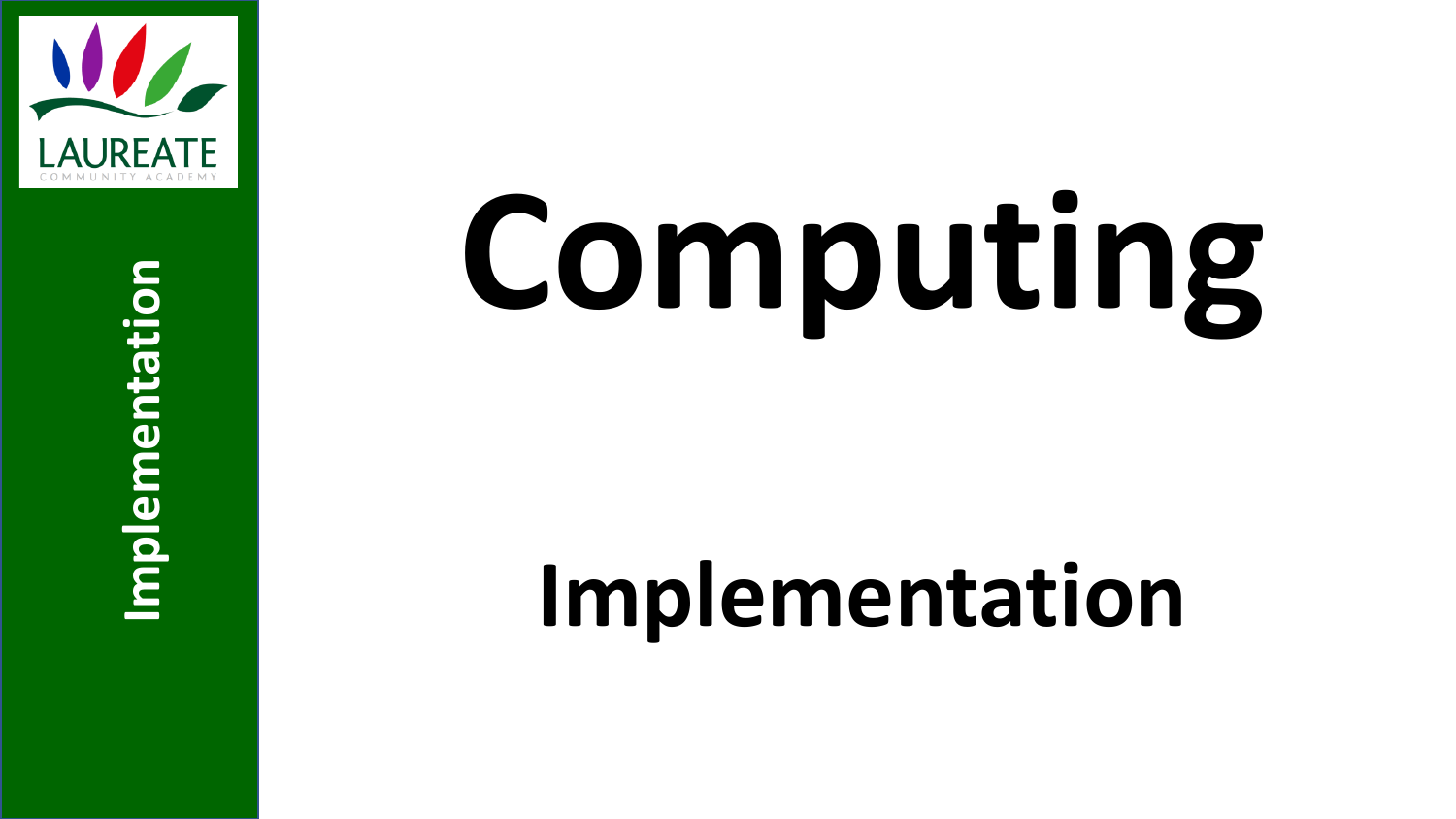

#### **Modular Approach – Knowledge**

**Outline scheme of work** 

The units in each year group can be taught in any order except for the 2 programming units, where A must be delivered before B.

|                         | Technology around us | Digital painting    | Digital writing    | Grouping data              | Moving robots | Animation            |
|-------------------------|----------------------|---------------------|--------------------|----------------------------|---------------|----------------------|
| $\overline{2}$          | IT around us         | Digital photography | Making music       | Pictograms                 | Algorithms    | Quizzes              |
| $\overline{\mathbf{3}}$ | Connecting computers | Animations          | Desktop publishing | <b>Branching databases</b> | Sequences     | Events and actions   |
| $\overline{4}$          | The internet         | Audio editing       | Photo editing      | Data logging               | Repetition    | Repetition in games  |
| - 5                     | Sharing Information  | Vector drawing      | Video editing      | <b>Databases</b>           | Selection     | Selection in quizzes |
| - 6                     | Communication        | 3D modelling        | Web pages          | Spreadsheets               | Variables     | Sensing              |

Implementation **Implementation**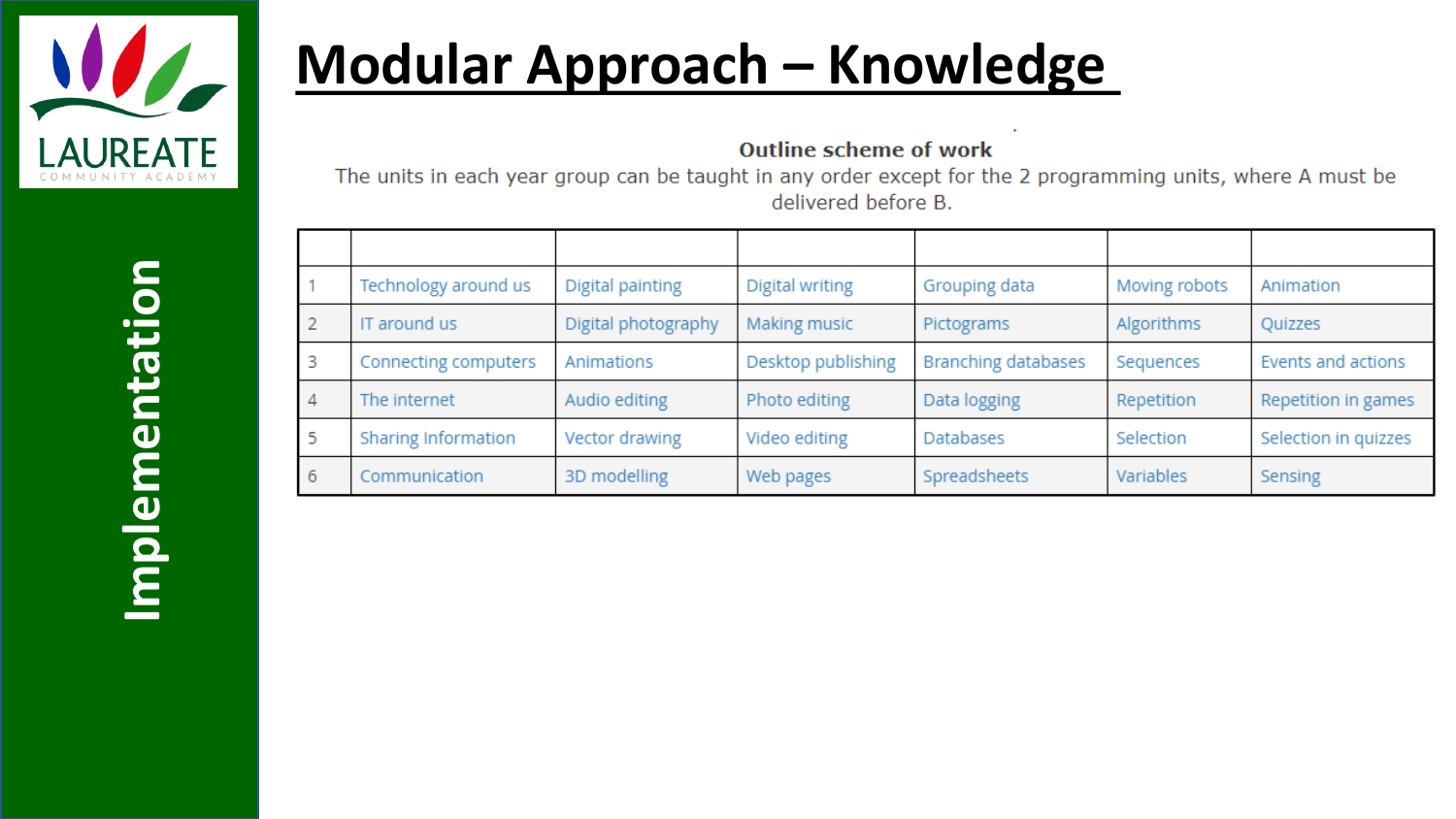

#### **Computing and the Curriculum**

A range of hardware and software are regularly planned into lessons in other areas of the curriculum. Laptops, interactive whiteboards and lightboards are integrated into learning and we are thrilled to introduce iPads more regularly from the Spring term. Frequently used software tools include Microsoft Excel, PowerPoint and Word as well as now familiar video conferencing software such as Teams and Zoom.

Quizzes can be used for elicitation, recall and consolidation both in the wider curriculum through the use of Socrative and within reading levels through Accelerated Reader.

Every child from Year 2 to Year 6 has a Times Tables Rockstars account that they can access at home and school to practice their times tables on any device. There are weekly battles among classes to constantly encourage use. All of the above serve to create a cohort of digitally literate children growing up with technology.

KeyChain Computing introduces a variety of software tools such as Paintz, Scratch, Scratch Jnr and Turtle Academy which can then be revisited across year groups. Teachers have opportunities to plan oss-curricular coverage using any of the above tools or









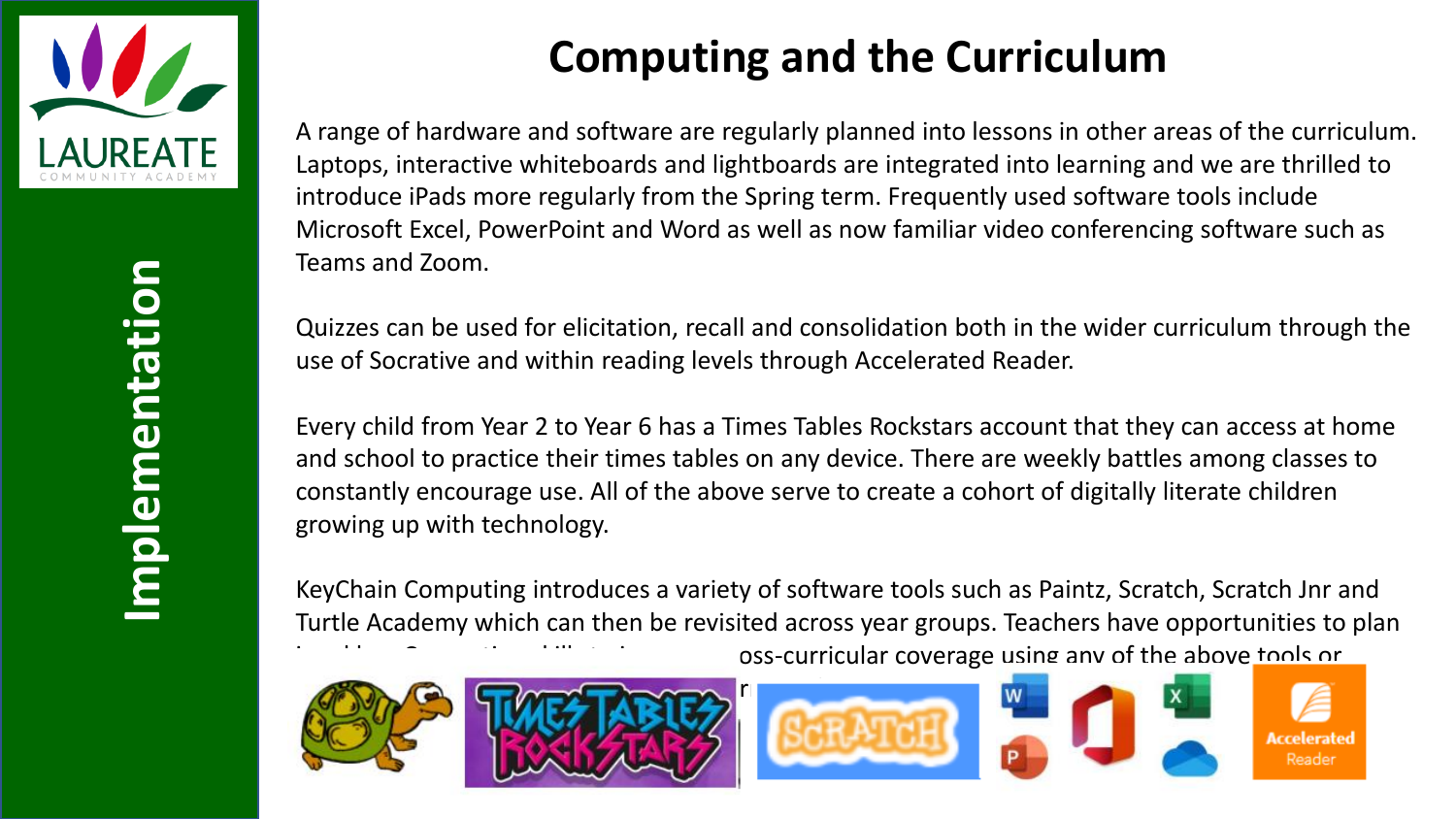

**Implementation** mplementation

#### **Cross Curricular links**

Many subjects offer an interesting context for learning and applying Computing skills, here are just a few examples:

#### **Maths**

Pattern recognition, problem solving, data handling, the list goes on!

#### D&T

The NC says that children should "apply their understanding of computing to program, monitor and control their products." This allows pupils to see their computing skills come to life and the use of micro: bits (Y5 Kapow topic) really come into their own!

#### **English**

Instructional writing goes incredibly well with the teaching of algorithms. Working out how to break something down into steps, gives you the skills you need to write a successful algorithm.

#### Art

Not only can pupils apply their Computing skills to create digital art, they can also explore the idea of abstraction; the removal of unnecessary detail, to view things in their simplest form.

#### **Science**

The collection and organisation of data play a strong part in both Science and Computing and the subjects really complement one another. Not to mention the process of predicting, testing and reviewing in both subjects.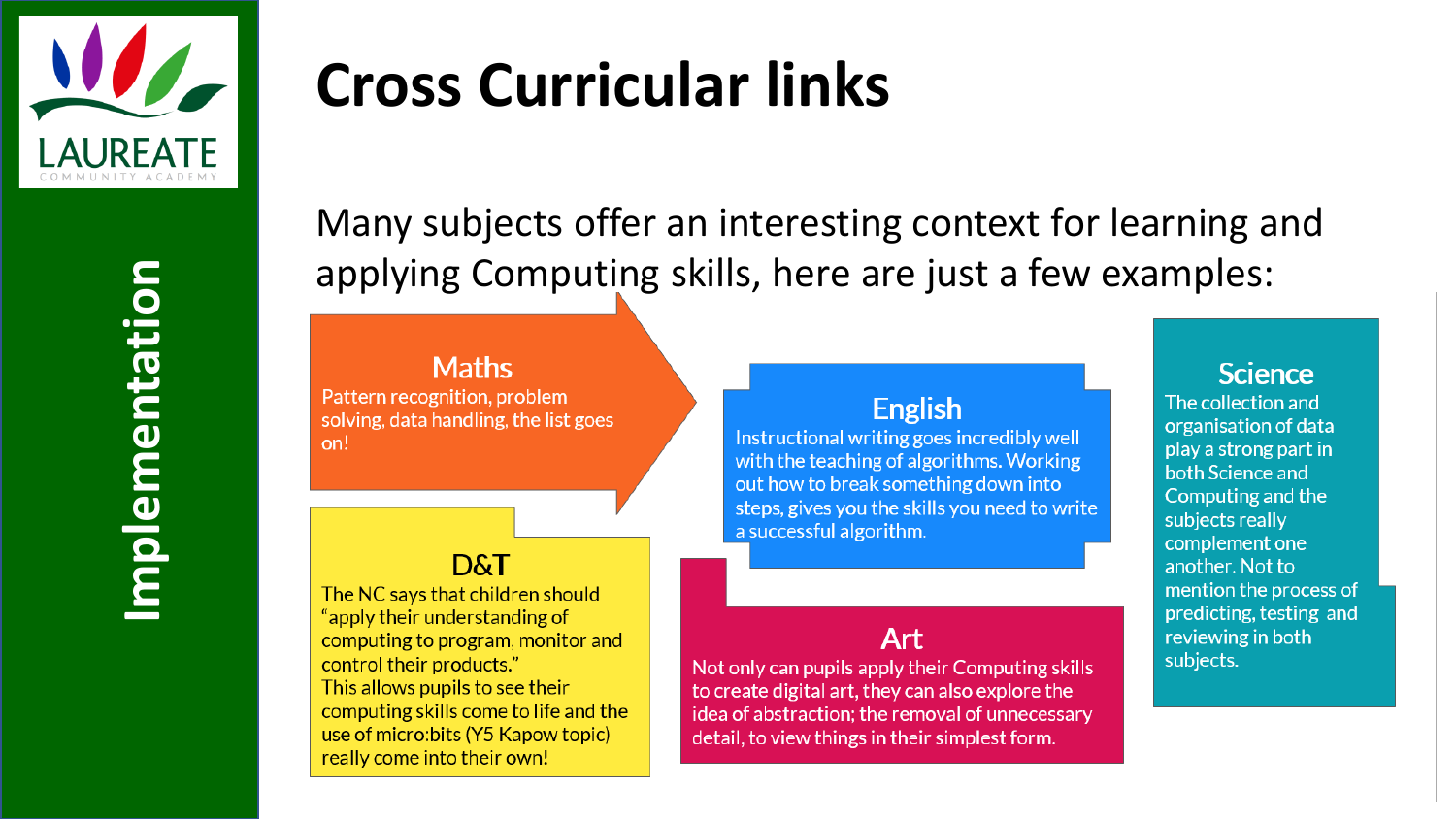

**Impact**

## **Computing**

### **Impact**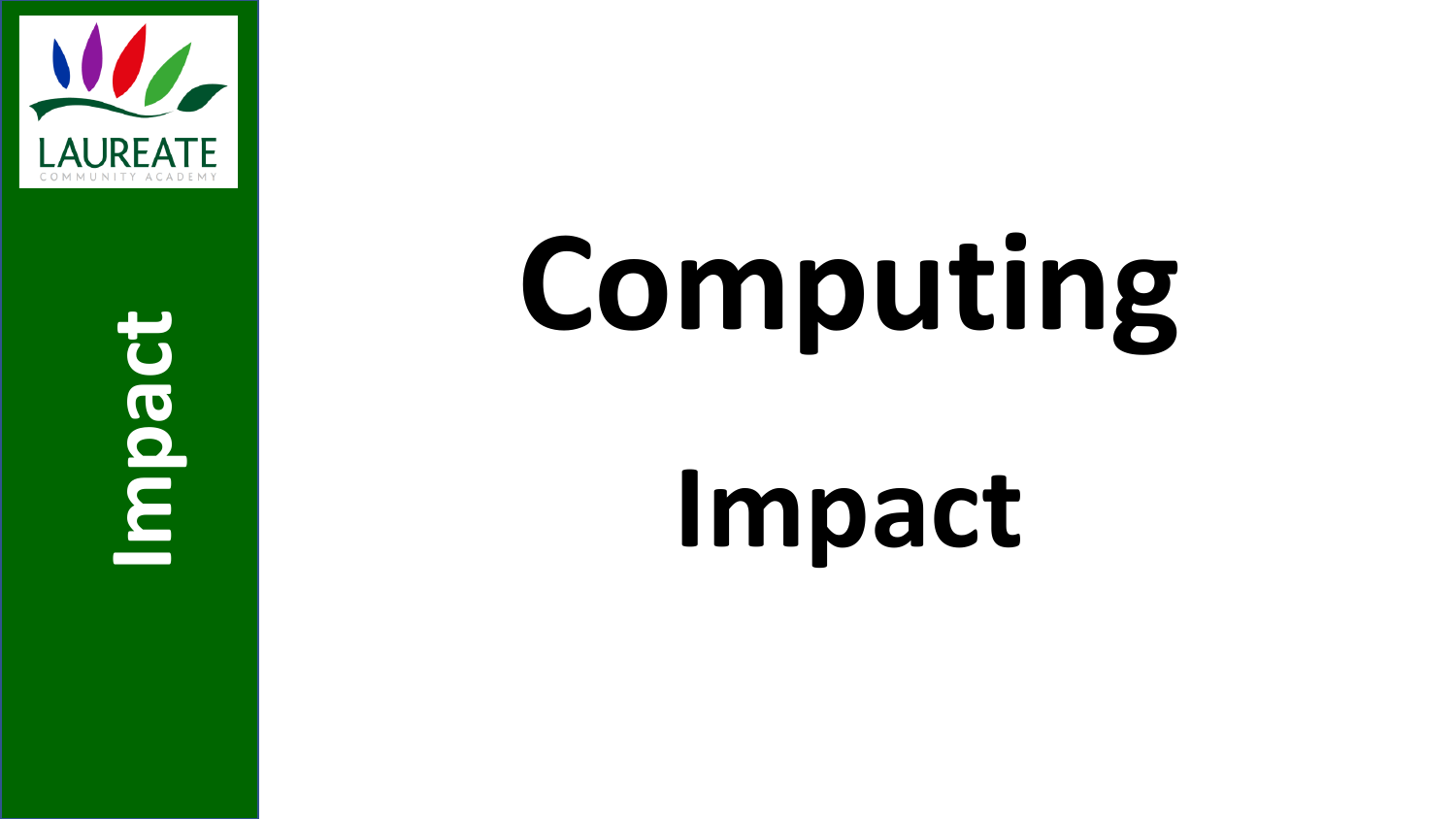

# **Impact**

#### **Computing in EYFS**



Main menu Challenge 1 - Put these pictures in the correct order to make a jam sandwich





KeychatnCOMPUTING



Song Maker – exploring and creating our own music



Early programming - Sequencing events and instructions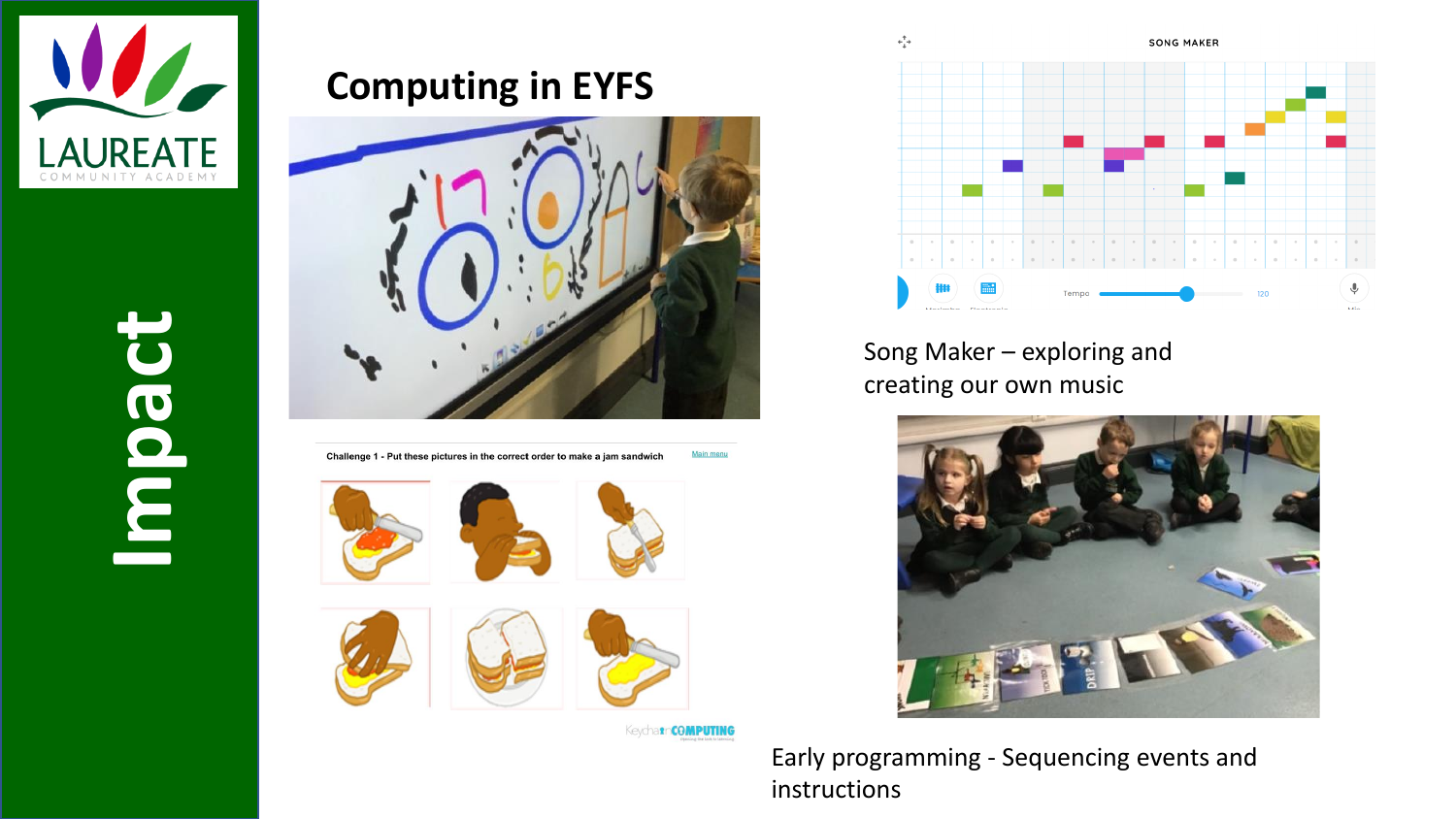

#### **Computing at Laurea**









**Impact**











Sacarmashon teknolegy teknolegy  $15$ about VOIA infermor  $en$ makind  $From$  $COC$ <sub> $M$ </sub>  $100$ ziros  $a.n$ never Jung but has cum so  $+ +$ 

Year 2 Network/ Systems Internet safety, how can we keep ourselves safe?

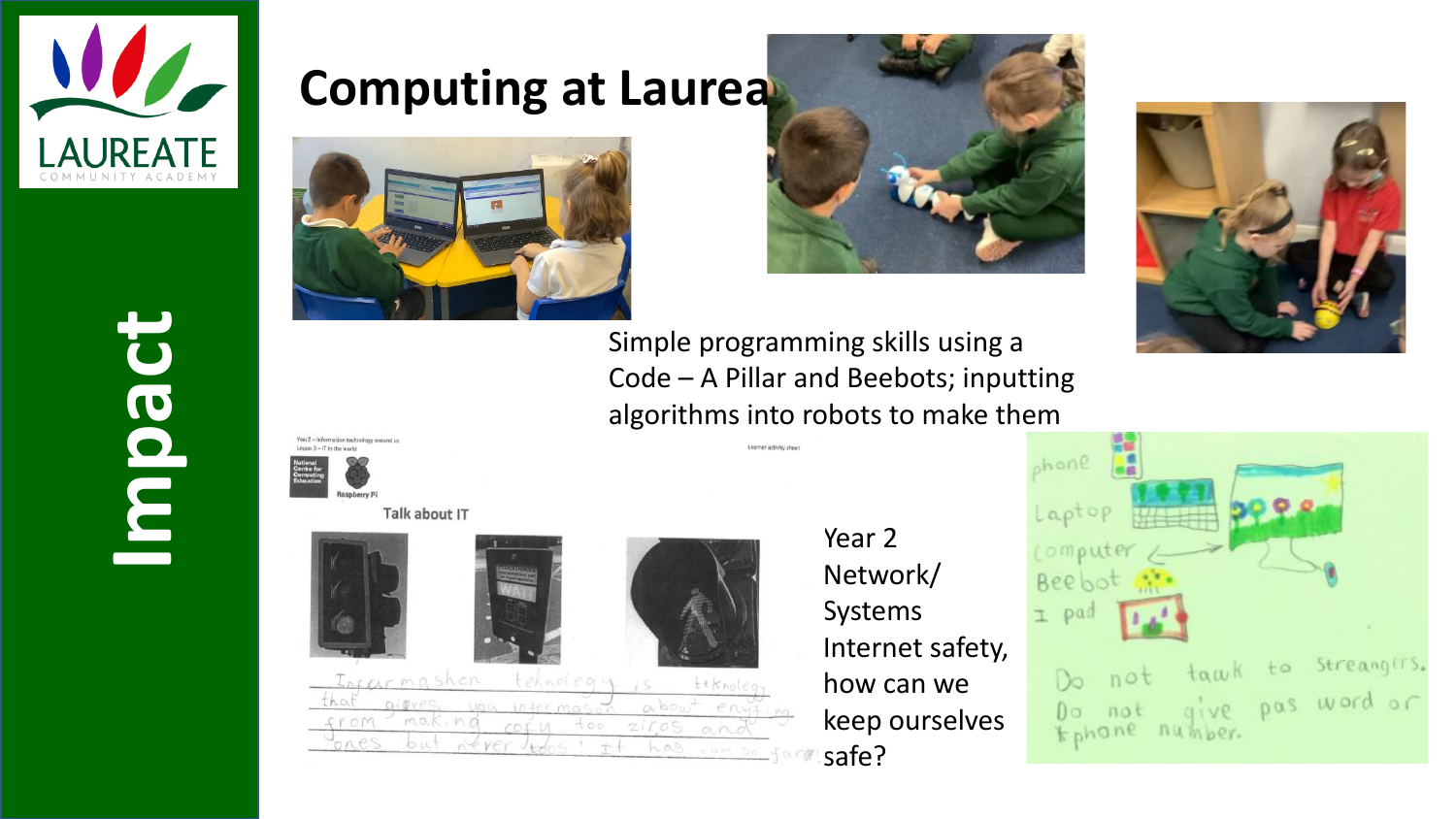

#### **Computing at Laureate**



All of these things either are digital devices or use digital devices inside to make them work.

**Activity 2** 

Writing algorithms

the shape. Remember to:

· Number your steps

Write the algorithm for a square, either by using an

• Mark a start position and direction

annotated drawing, or by writing a list of instructions under

. Include values for line lengths and degrees for turns

#### Writing algorithms for squares

Write your algorithm on your activity sheet. Decide whether to annotate the diagram or write the algorithm as a list under the shape.

- 1. Mark the start position and direction.
- 2. Include the directions and their lengths, and any turns and degrees needed.
- Number the instructions.

#### What can you create?

- Think of an object in the classroom which could be labelled
- Think about what shapes you will need to use to draw it
- Create a vector illustration that could be added to a label around the classroom









Scratch projects using Repeat and Forever loops. Children also changed sprites, backgrounds and used variations of event blocks.

**Activity 2**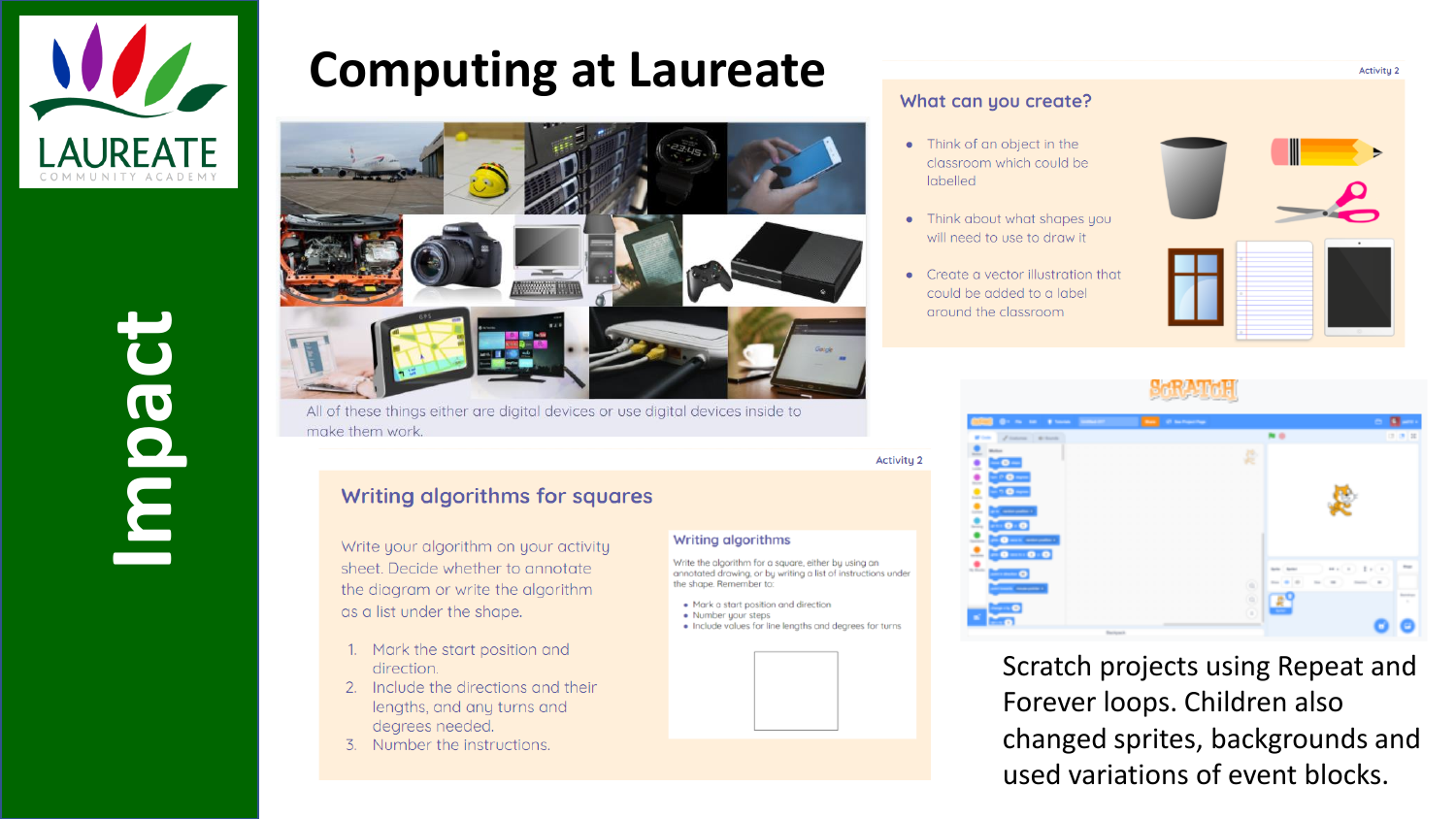

**Impact**

#### **Ongoing Teacher Assessment**

Teachers assess pupils throughout each session using the grids below to monitor pupils and inform planning for subsequent sessions. Pupils who are identified as needing support will be supported the following session as appropriate. Pupils working at above expected standard will also be identified and challenged appropriately to extend their learning. Most feedback is verbal and live